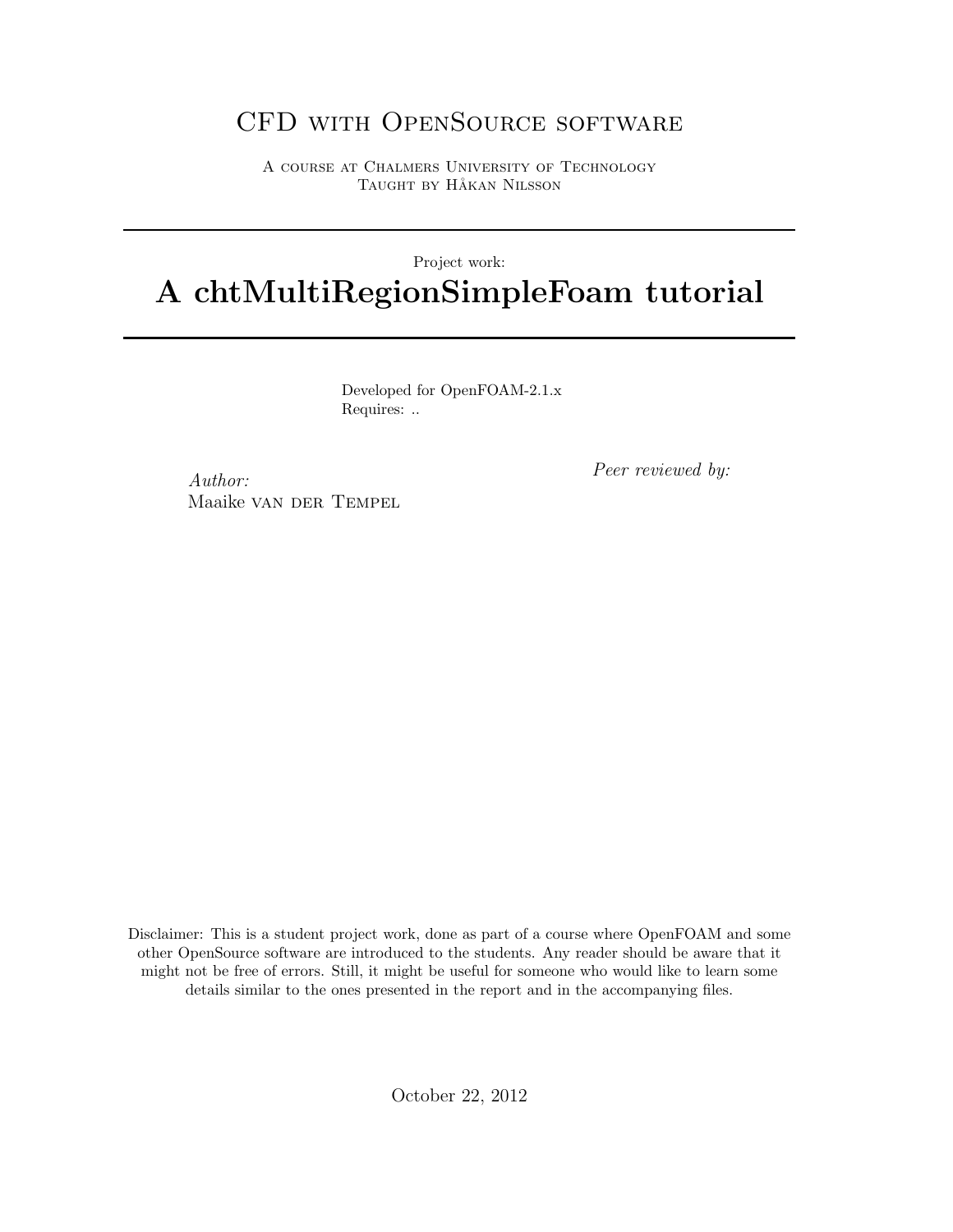# Introduction

This tutorial describes how to simulate heat transfer between solids and fluids in OpenFOAM. It shows how to pre-process, run and post-process a basic steady state case involving the conjugate heat transfer between different regions in a 2D domain. A link between theory and model will be made.

We will take a closer look at the used solver chtMultiRegionSimpleFoam, and based on the theoretical background we will define situations where for buoyancy in fluid the Boussinesq approximation for incompressible fluids can be used.

An approach fo a new solver, chtMultiRegionSimpleBoussinesqFoam is presented, and possible other ways of creating it.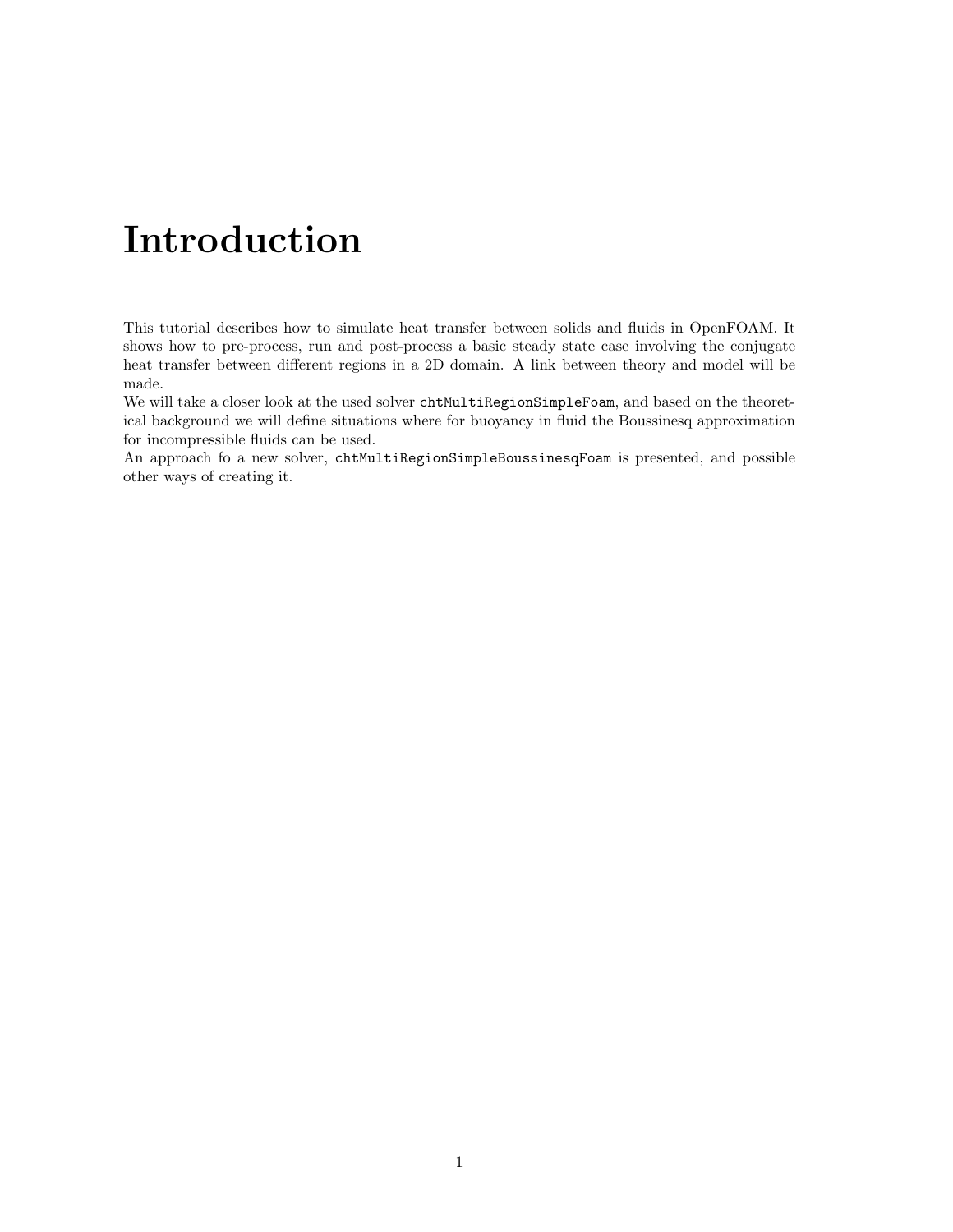# Chapter 1

# Heat Transfer

### 1.1 Heat Transfer

Heat transfer occurs through three mechanisms: conduction, radiation and convection.

Steady heat conduction is described by a Laplace equation while unsteady conduction is governed by the heat equation.

In most applications, heat conduction in a solid needs to be considered along with heat convection in an adjacent fluid: the **conjugate heat transfer** problems. These problems must be solved by iterating between the equations describing the two types of heat transfer must. In addition radiation can be added.

In flows accompanied by heat transfer, the fluid properties are normally temperature-dependent, such as the density. Variations in density can be the cause of the fluid motion.

In such a case, the properties are calculated using the temperature on its current iteration, then the temperature is updated, etc. More important is that for these compressible flows, energy and momentum equations are coupled and must be solved simultaneously.

When density variation stays limited, the density can be treated as constant in the unsteady and convection terms, and as variable only in the gravitational term: this is the Boussinesq approximation. The density is then assumed to vary linearly with temperature. Density variations due to thermal expansion are then given by:

 $\Delta \rho = \rho_0 \beta \Delta T$ where  $\rho_0$  is the reference density  $\beta$  is the coefficient of thermal expansion, and  $\Delta T$  is the temperature difference across the fluid.

This approximation allows to solve the equations with methods for incompressible flow. It introduces errors of the order of 1 % if the temperature difference is smaller then 15◦ for air. For natural ventilation cases, where temperature differences remain small, is the Boussinesq approximation thus a valid approximation to speed up numerical simulation.

### 1.2 Heat Transfer in OpenFOAM

In OpenFOAM 2.1.x, several solvers can be found to simulate heat transfer.

Heat transfer in solids can be simulated by solving the Laplace equation for the conductive heat transfer in a solid (laplacianFoam).

For fluids, different approaches are possible depending on if the fluid is considered compressible or not. The buoyancy problems in compressible flows can be solved using the buoyantPimpleFoam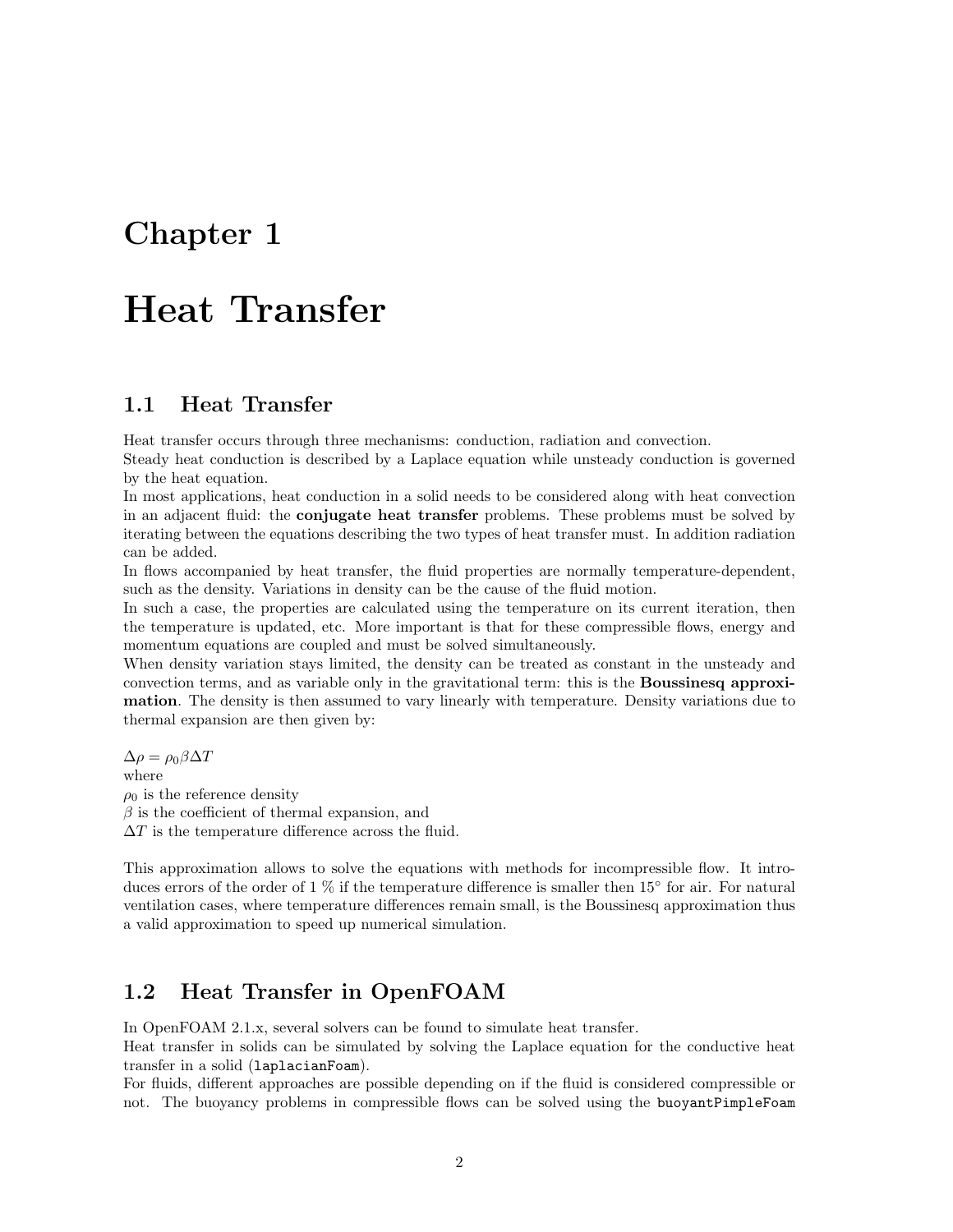solver for transient cases and buoyantSimpleFoam solver for steady state cases.

When the fluid is presumed to be an incompressible flow using the Boussinesq approximation the buoyantBoussinesqPimpleFoam solver (transient) buoyantBoussinesqSimpleFoam solver (steady state) are present in OpenFOAM 2.1.x.

Solvers that combine other solvers for solid and fluid regions to calculate the conjugated heat transfer are also present. In 2.1.x, a transient (chtMultiRegionFoam) and a steady state solver (chtMultiRegionSimpleFoam) are already included. These two solvers consider the fluid regions as compressible flows.

For small temperature differences - as f.e. in natural convection, the Boussinesq approximation is a very accurate approximation. It is therefore interesting to create a new solver that considers the fluid region as an incompressible flow, based on the chtMultiRegionSimpleFoam solver and the buoyantBoussinesqSimpleFoam solver already present in the solver library.

In the following we will only focus on the steady state solver chtMultiRegionSimpleFoam. We will demonstrate the solver using a well known plane wall problem that can be found on the following website to start.

http://openfoamwiki.net/index.php/Getting\_started\_with\_chtMultiRegionSimpleFoam \_-\_planeWall2D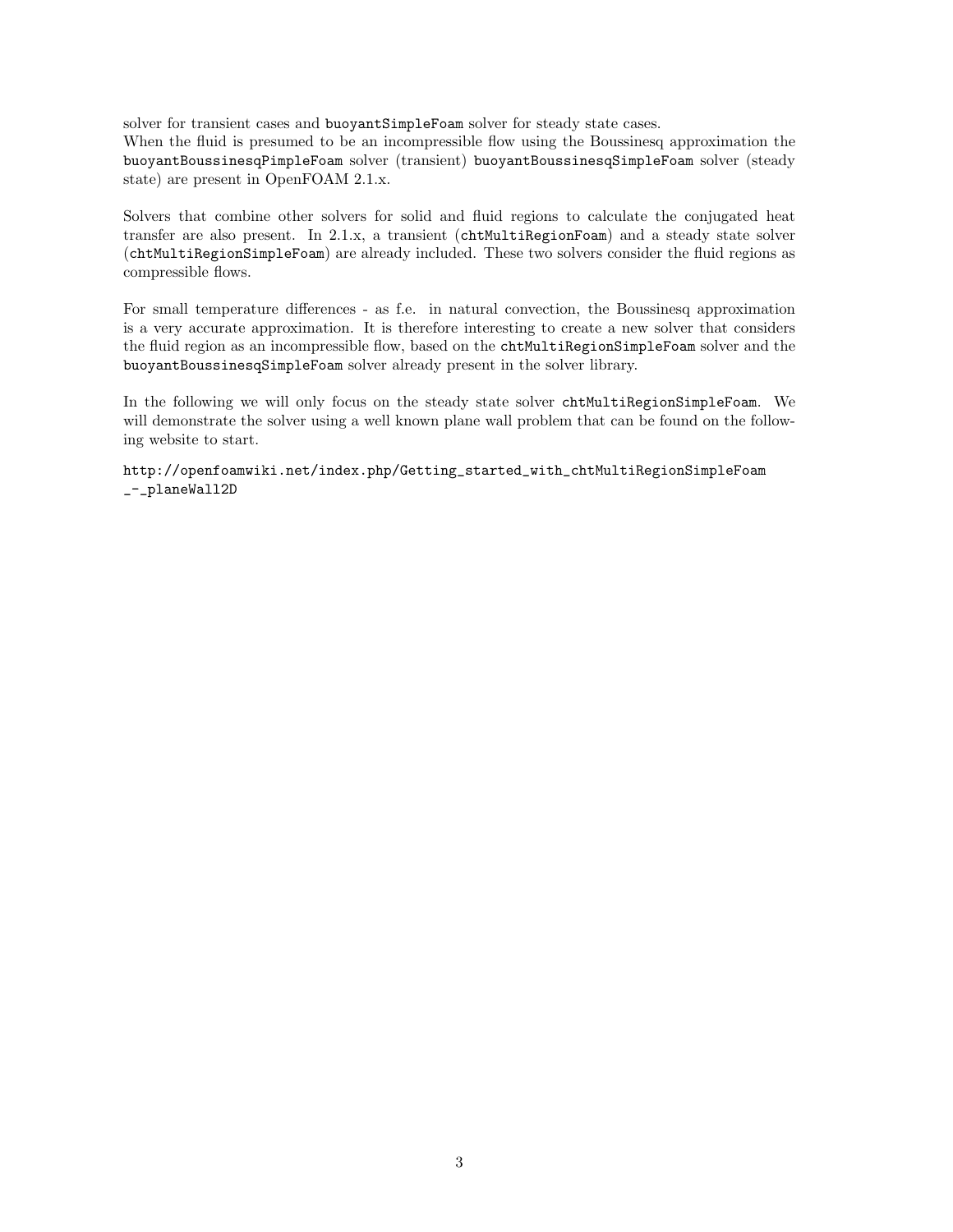# Chapter 2

# chtMultiRegionSimpleFoam

The solver chtMultiRegionSimpleFoam is the steady-state version of chtMultiRegionFoam. Heat conduction in solids (laplacianFoam) is combined with a buoyantFoam solver for conjugate heat transfer between solid region and fluid regions.

## 2.1 Solver: chtMultiRegionSimpleFoam

Go to the solver's directory

cd \$FOAM\_SOLVERS/heatTransfer/chtMultiRegionFoam/chtMultiRegionSimpleFoam ls

#### 2.1.1 chtMultiRegionSimpleFoam.C

The directory contains the main file chtMultiRegionSimpleFoam.C, and a \Make ,fluid and \solid directory. Several \*.H files are included in the main file, each containing code included by default in OpenFOAM.

```
\*---------------------------------------------------------------------------*/
#include "fvCFD.H"
#include "basicRhoThermo.H"
#include "turbulenceModel.H"
#include "fixedGradientFvPatchFields.H"
#include "regionProperties.H"
#include "basicSolidThermo.H"
#include "radiationModel.H"
// * * * * * * * * * * * * * * * * * * * * * * * * * * * * * * * * * * * * * //
int main(int argc, char *argv[])
{
    #include "setRootCase.H"
    #include "createTime.H"
   regionProperties rp(runTime);
    #include "createFluidMeshes.H"
    #include "createSolidMeshes.H"
    #include "createFluidFields.H"
    #include "createSolidFields.H"
    #include "initContinuityErrs.H"
...
// ************************************************************************* //
```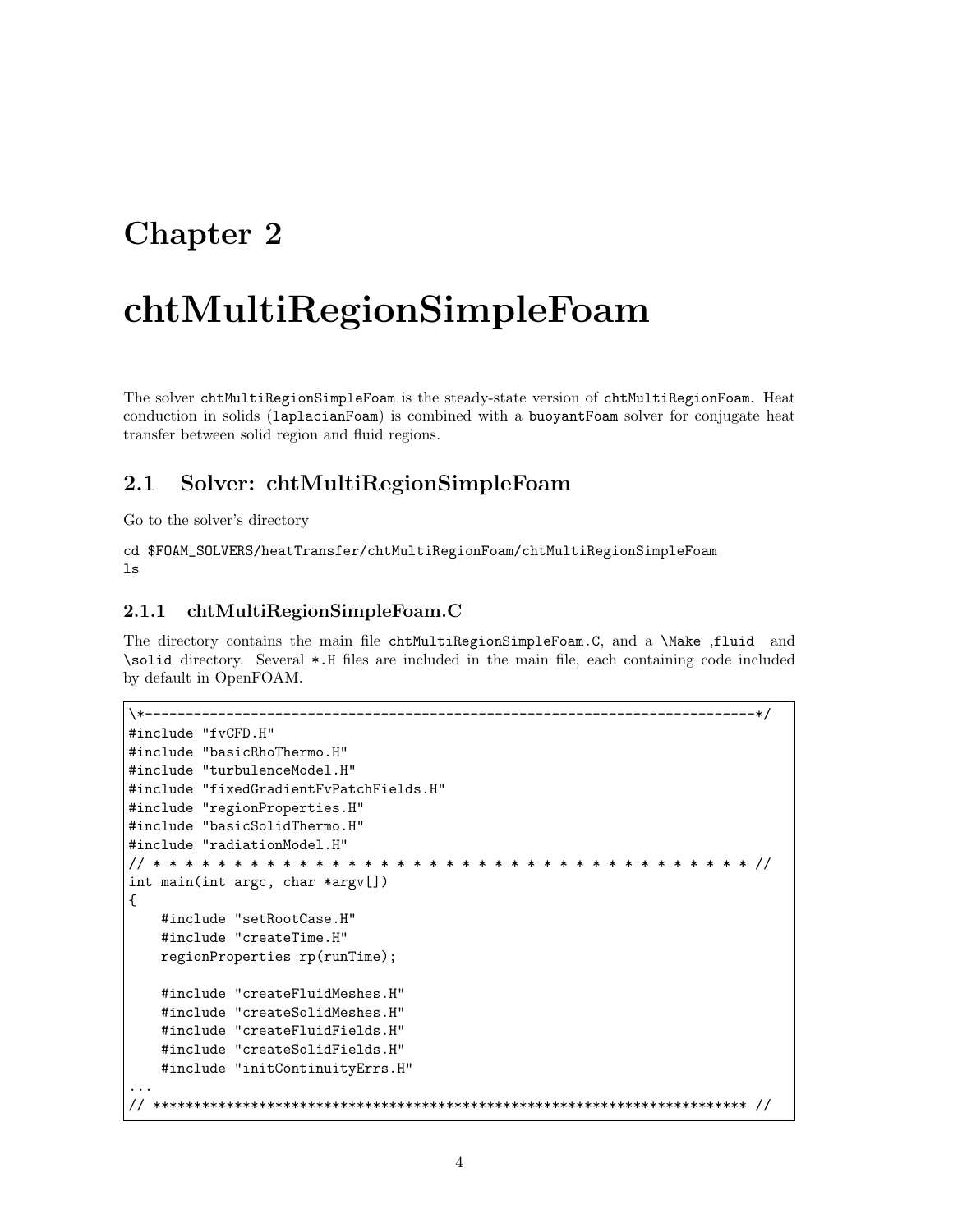A list of the included .H files and their purposes is given below:

- fvCFD.H standard file for for finite volume method \$FOAM\_SRC/finiteVolume/cfdTools/general/include/fvCFD.H
- basicRhoThermo.H Basic thermodynamic properties based on density \$FOAM\_SRC/thermophysicalModels/basic/rhoThermo/basicRhoThermo/basicRhoThermo.H
- turbulenceModel.H Abstract base class for compressible turbulence models \$FOAM\_SRC/turbulenceModels/compressible/turbulenceModel/turbulenceModel.H
- fixedGradientFvPatchFields.H \$FOAM\_SRC/finiteVolume/fields/fvPatchFields/basic/fixedGradient /fixedGradientFvPatchFields.H
- regionProperties.H Simple class to hold region information for coupled region simulations \$FOAM\_SRC/turbulenceModels/compressible/turbulenceModel/derivedFvPatchFields /turbulentTemperatureCoupledBaffle/regionProperties.H
- basicSolidThermo.H Basic solid thermodynamic properties \$FOAM\_SRC/thermophysicalModels/basicSolidThermo/basicSolidThermo/basicSolidThermo.H
- radiationModel.H Namespace for radiation modelling \$FOAM\_SRC/thermophysicalModels/radiationModels/radiationModel/radiationModel/radiationModel.H
- setRootCase.H checks folder structure of the case \$FOAM\_SRC/OpenFOAM/include/setRootCase.H
- createTime.H check runtime according to the controlDict and initiates time variables \$FOAM\_SRC/OpenFOAM/include/createTime.H
- createFluidMeshes.H defines fluid region in domain \$FOAM\_SOLVERS/heatTransfer/chtMultiRegionFoam/chtMultiRegionSimpleFoam/fluid/createFluidMeshes.H
- createFluidFields.H creates the fields for the fluid region: rho, kappa, U, phi, g, turbulence, gh, ghf, p rgh

\$FOAM\_SOLVERS/heatTransfer/chtMultiRegionFoam/chtMultiRegionSimpleFoam/fluid/createFluidFields.H

initContinuityErrs.H - declare and initialise the cumulative continuity error \$FOAM\_SRC/finiteVolume/cfdTools/general/include/initContinuityErrs.H

The second part of the chtMultiRegionSimpleFoam.C file contains the solver loop. Here the runTime field is set. Then, for each region the region fields are set using the last timestep ( setRegionFluidFields.H), the algorithm is checked (readFluidMultiRegionSIMPLEControls.H) and the equations are loaded and solved by the solver (in solveFluid.H and solveSolid.H).

```
// * * * * * * * * * * * * * * * * * * * * * * * * * * * * * * * * * * * * * //
   while (runTime.loop())
   {
        Info<< "Time = " << runTime.timeName() << nl << endl;
       forAll(fluidRegions, i)
        {
            Info<< "\nSolving for fluid region "
                << fluidRegions[i].name() << endl;
            #include "setRegionFluidFields.H"
            #include "readFluidMultiRegionSIMPLEControls.H"
            #include "solveFluid.H"
       }
```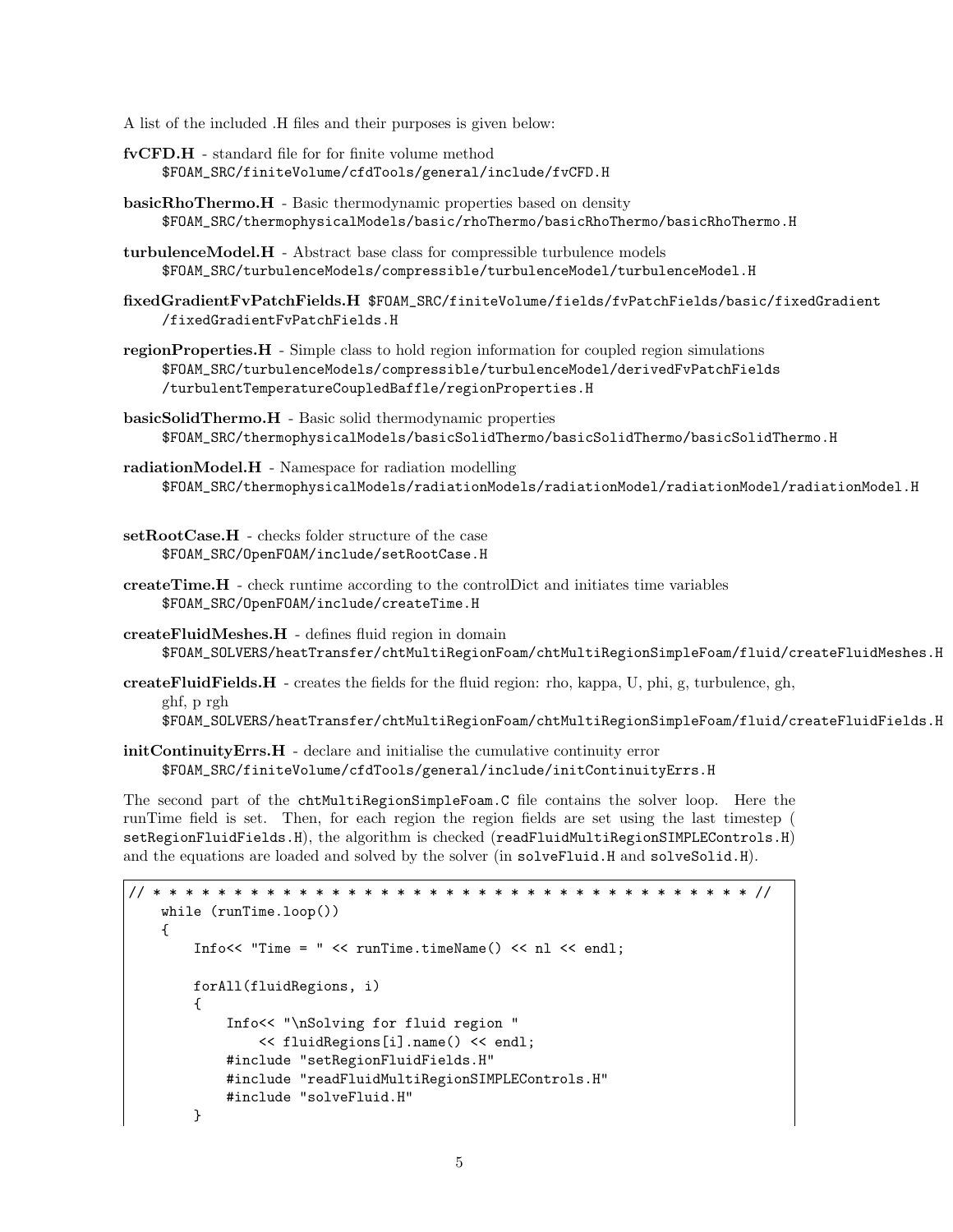```
forAll(solidRegions, i)
        {
            Info<< "\nSolving for solid region "
                << solidRegions[i].name() << endl;
            #include "setRegionSolidFields.H"
            #include "readSolidMultiRegionSIMPLEControls.H"
            #include "solveSolid.H"
        }
       runTime.write();
        Info<< "ExecutionTime = " << runTime.elapsedCpuTime() << " s"
            << " ClockTime = " << runTime.elapsedClockTime() << " s"
            << nl << endl;
    }
// ************************************************************************* //
```
#### 2.1.2 SolveFluid.H

```
// Pressure-velocity SIMPLE corrector
   p_rgh.storePrevIter();
   rho.storePrevIter();
   {
       #include "UEqn.H"
       #include "hEqn.H"
        #include "pEqn.H"
   }
   turb.correct();
```
In solveFluid.H we see that the fluid region is solved using buoyantSimpleFoam. For each iteration, the density en pressure from the former iteration is used. The momentum equation is solved in UEqn.H.

```
// Solve the Momentum equation
tmp<fvVectorMatrix> UEqn
(
    fvm::div(phi, U)
  + turb.divDevRhoReff(U)
);
UEqn().relax();
solve
(
    UEqn()
 =fvc::reconstruct
    (
         (
           - ghf*fvc::snGrad(rho)
           - fvc::snGrad(p_rgh)
        )*mesh.magSf()
    \mathcal{L}
```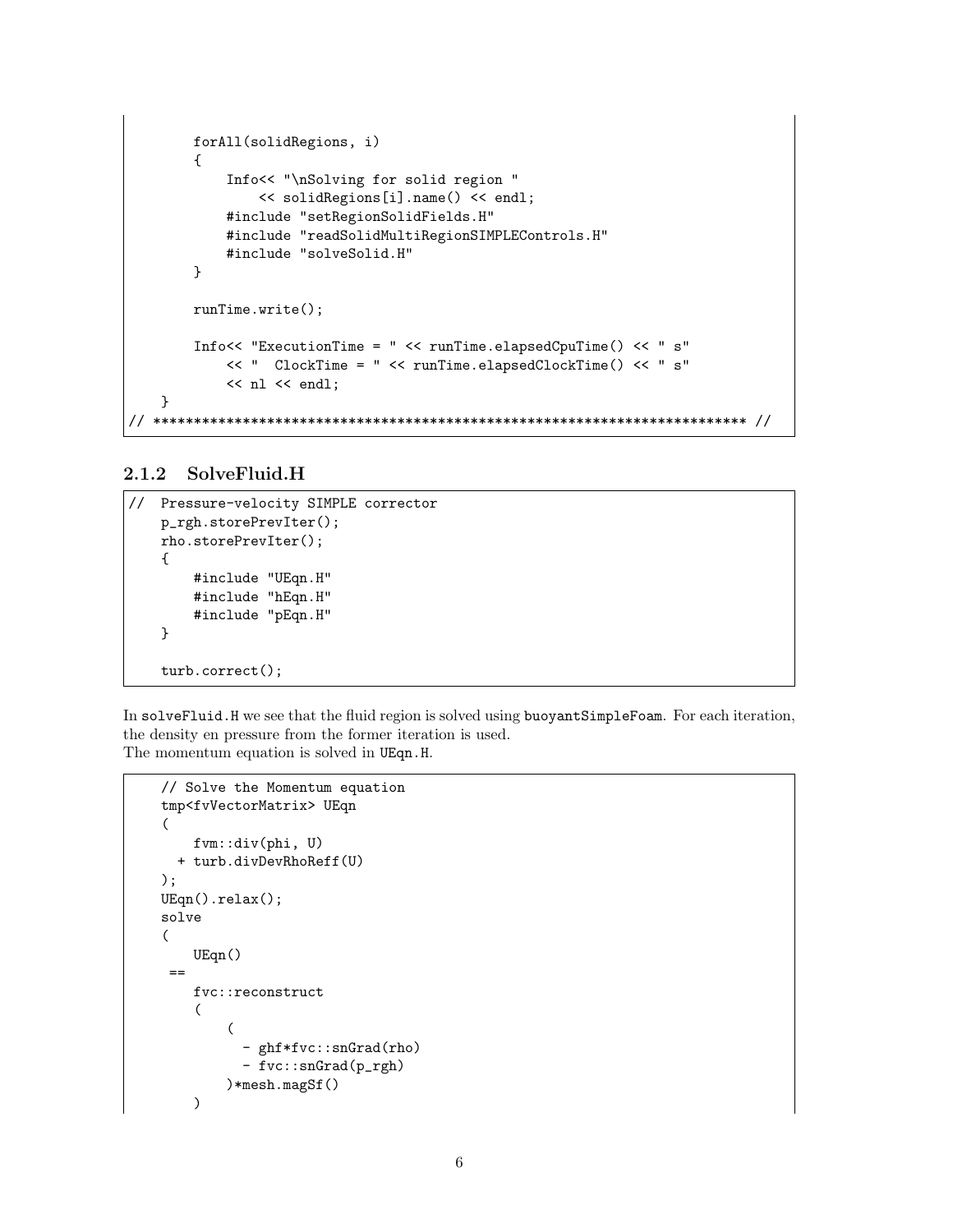);

The heat equation in hEqn.H.

```
{
   fvScalarMatrix hEqn
    (
       fvm::div(phi, h)
      - fvm::Sp(fvc::div(phi), h)
     - fvm::laplacian(turb.alphaEff(), h)
     ==
      - fvc::div(phi, 0.5*magSqr(U), "div(phi,K)")
      + rad.Sh(thermo)
   );
   hEqn.relax();
   hEqn.solve();
   thermo.correct();
   rad.correct();
    Info<< "Min/max T:" << min(thermo.T()).value() << ' '
        << max(thermo.T()).value() << endl;
}
```
The pressure equation can be found in pEqn.H. It solves the pressure, corrects the momentum velocities according to the new pressure field and adjusts the pressure level to obey overall mass continuity. It ends by updating the thermal conductivity.

```
{
   rho = thermo.rho();
   rho = max(rho, rhoMin[i]);rho = min(rho, rhoMax[i]);rho.relax();
    volScalarField rAU(1.0/UEqn().A());
    surfaceScalarField rhorAUf("(rho*(1|A(U)))", fvc::interpolate(rho*rAU));
   p_rgh.boundaryField().updateCoeffs();
   U = rAU*UEqn() . H();
   UEqn.clear();
   phi = fvc::interpolate(rho)*(fvc::interpolate(U) & mesh.Sf());
    bool closedVolume = adjustPhi(phi, U, p_rgh);
    dimensionedScalar compressibility = fvc::domainIntegrate(psi);
    bool compressible = (compressibility.value() > SMALL);
    surfaceScalarField buoyancyPhi(rhorAUf*ghf*fvc::snGrad(rho)*mesh.magSf());
   phi -= buoyancyPhi;
    // Solve pressure
   for (int nonOrth=0; nonOrth<=nNonOrthCorr; nonOrth++)
    {
        fvScalarMatrix p_rghEqn
        (
            fvm::laplacian(rhorAUf, p_rgh) == fvc::div(phi)
```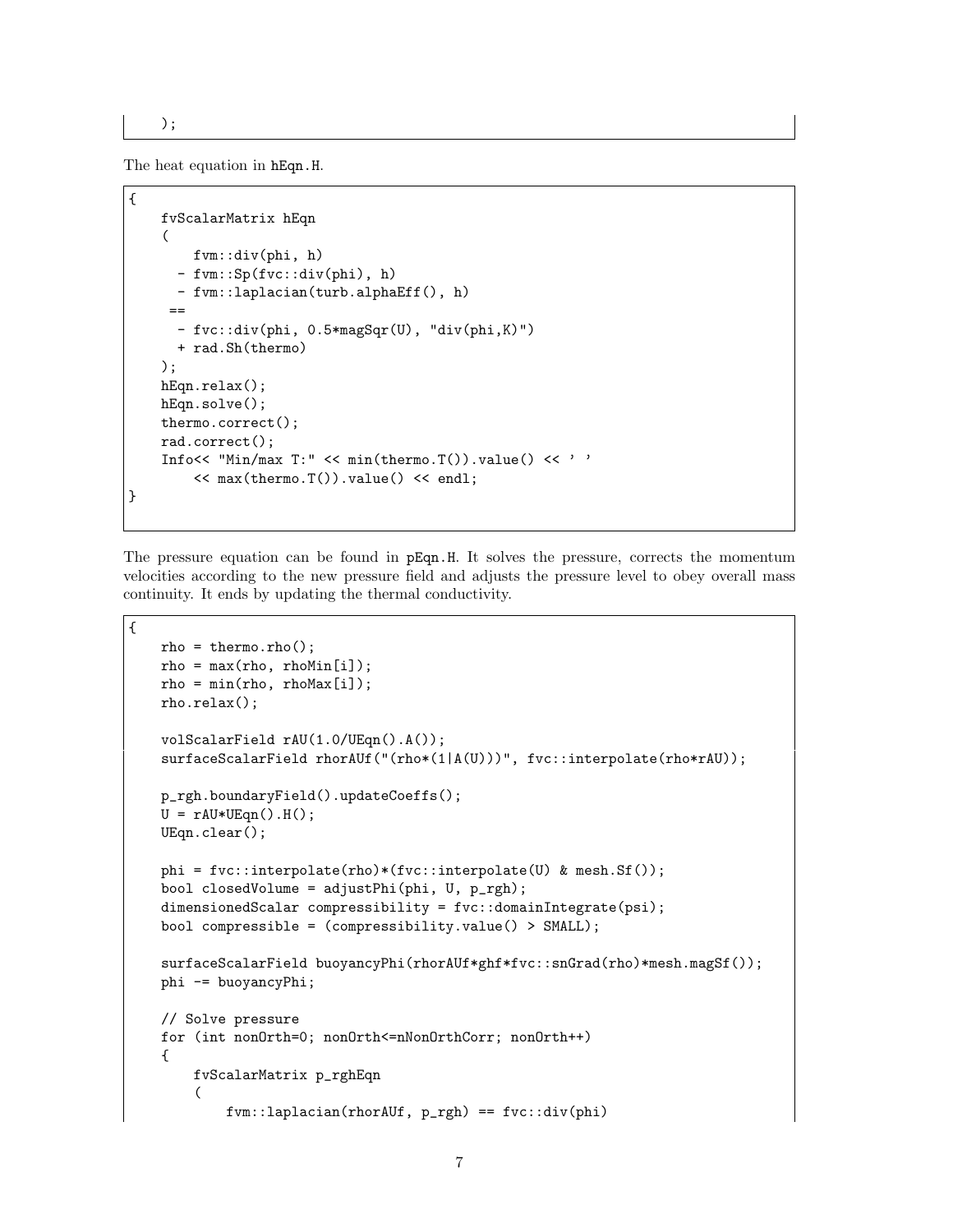```
);
    p_rghEqn.setReference
    (
        pRefCell,
        compressible ? getRefCellValue(p_rgh, pRefCell) : pRefValue
    );
   p_rghEqn.solve();
   if (nonOrth == nNonOrthCorr)
    {
        // Calculate the conservative fluxes
        phi - = p_{rghEqn}.flux();
        // Explicitly relax pressure for momentum corrector
        p_rgh.relax();
        // Correct the momentum source with the pressure gradient flux
        // calculated from the relaxed pressure
        U -= rAU*fvc::reconstruct((buoyancyPhi + p_rghEqn.flux())/rhorAUf);
        U.correctBoundaryConditions();
    }
}
p = p_{rgh} + rho * gh;#include "continuityErrs.H"
// For closed-volume cases adjust the pressure level
// to obey overall mass continuity
if (closedVolume && compressible)
{
    p += (initialMass - fvc::domainIntegrate(thermo.rho()))
        /compressibility;
   p_{rgh} = p - rho * gh;}
rho = thermo.rho();
rho = max(rho, rhoMin[i]);rho = min(rho, rhoMax[i]);rho.relax();
Info<< "Min/max rho:" << min(rho).value() << ' '
    << max(rho).value() << endl;
// Update thermal conductivity
kappa = thermo.Cp()*turb.alphaEff();
```
#### 2.1.3 SolveSolid.H

}

The solid region is solved by solving the laplacian equation.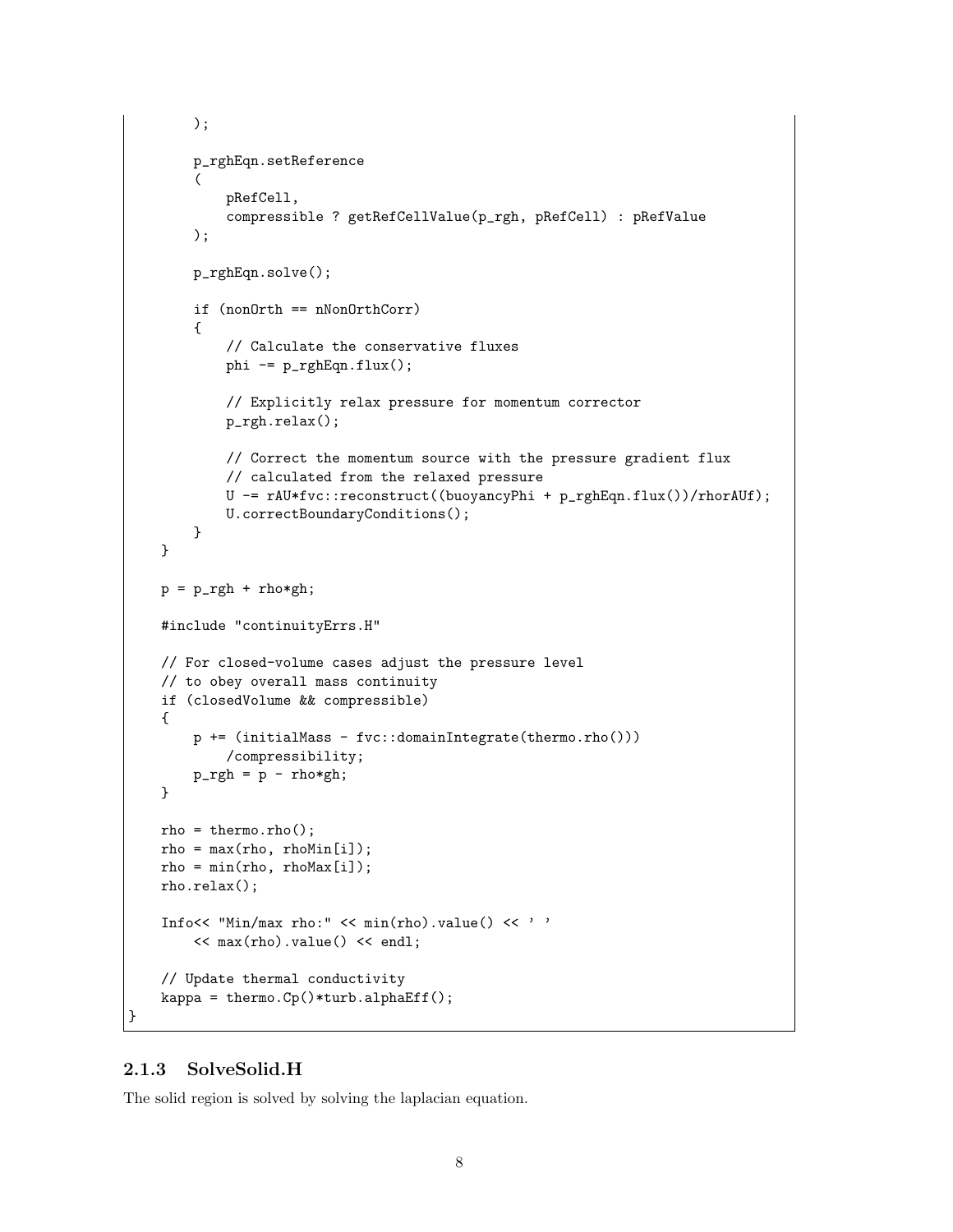```
{
    for (int nonOrth=0; nonOrth<=nNonOrthCorr; nonOrth++)
    {
        fvScalarMatrix tEqn
        (
            -fvm::laplacian(kappa, T)
        );
        tEqn.relax();
        tEqn.solve();
    }
    Info<< "Min/max T:" << min(T).value() << ' '
        \lt max(T).value() \lt endl;
}
thermo.correct();
```
## 2.2 Differences between cht in fluid and buoyantSimpleFoam

In order to understand how the coupling between the fluid and solid regions is handled in chtMultiRegionSimpleFoam, the differences and analogy between the implementation of the fluid part of the solver and bouyantSimpleFoam will be discussed in this section.

#### 2.2.1 C-files

When comparing the two main files of the solvers, differences can be found in the included header files.

In chtMultiRegionSimpleFoam, different turbulence models can be used, while in buoyantSimpleFoam, the RASmodel is specified.

In chtMultiRegionSimpleFoam.C, the used thermodynamic properties are based on density (basicRhoThermo.H), while in buoyant SimpleFoam. C the used thermodynamic properties are based on compressibility (basicPsiThermo.H). basicRhoThermo.H is valid for both liquids and gases, but in the case of ideal gases, the only difference between the two is that the density rhoThermo is updated once every time step and psiThermo will always use the up-to-date pressure field. rhoThermo also includes the gravitational acceleration, so no extra readGravitationalAcceleration.H file is included in the cht-solver.

Additional information on the two different models can be found on the OpenFOAM <sup>R</sup> -Extend Discussion Board

http://www.extend-project.de/user-forums/extend-groups/ 16-special-interest-group-on-general-chemistrythermo-group-forum

For chtMultiRegionSimpleFoam, the convergence information and checks for the SIMPLE loop are done inside the loop and read from readFluidMultiRegionSIMPLEControls.H.

In both solvers, the mesh and the fields must be assigned. This is done in the cht-solver for each region individually and tin a way that the solver knows where to look in the structure of a case for the specific region through regionProperties.H.

```
#include "createFluidMeshes.H"
#include "createSolidMeshes.H"
#include "createFluidFields.H"
#include "createSolidFields.H"
```
In createFluidFields.H in chtMultiRegionSimpleFoam/fluid/ the pointer lists are initialized and populated so that the correct thermophysical properties can be assigned.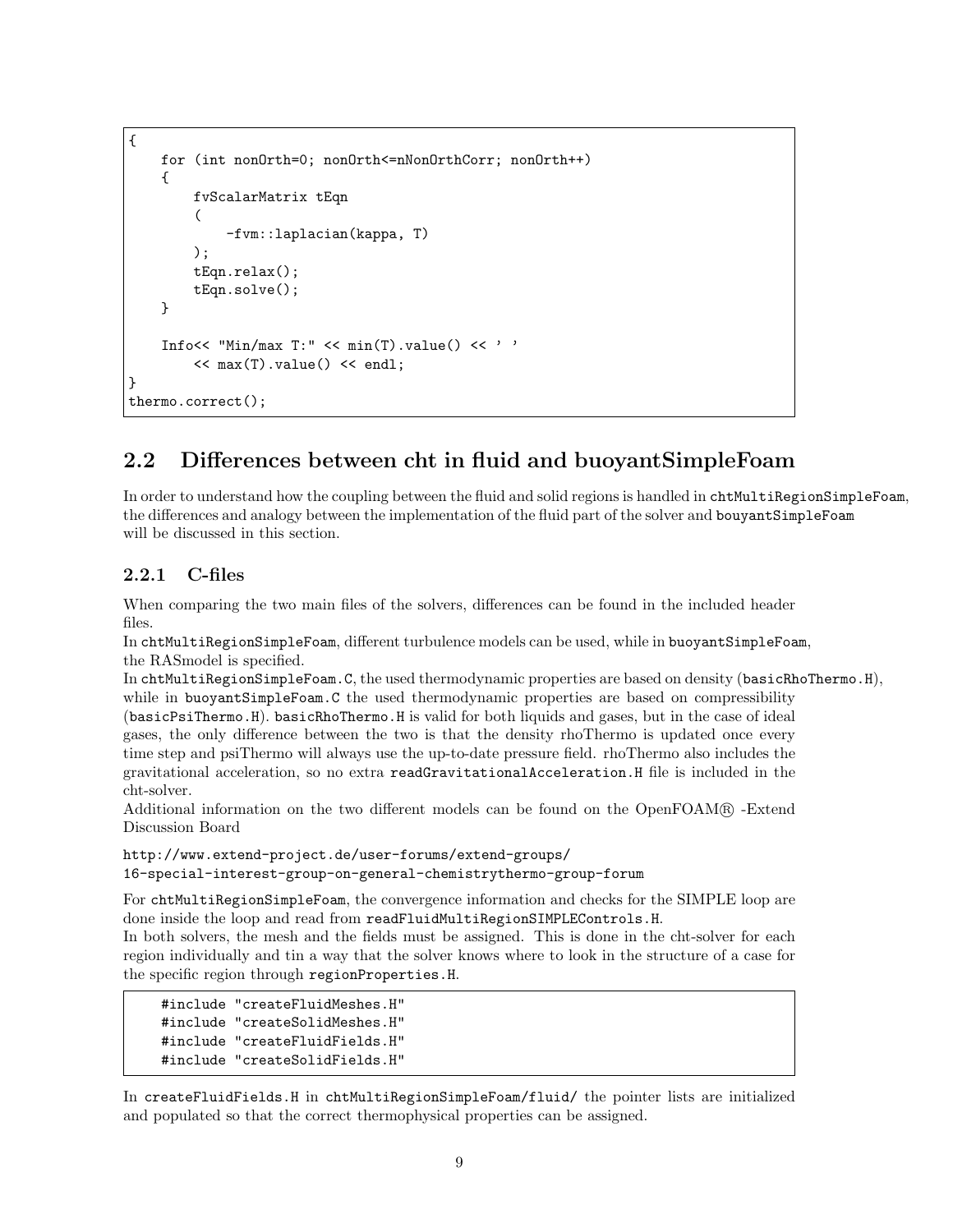```
// Initialise fluid field pointer lists
   PtrList<br/>basicRhoThermo> thermoFluid(fluidRegions.size());
   PtrList<volScalarField> rhoFluid(fluidRegions.size());
   PtrList<volScalarField> kappaFluid(fluidRegions.size());
   PtrList<volVectorField> UFluid(fluidRegions.size());
...
// Populate fluid field pointer lists
    forAll(fluidRegions, i)
    {
        Info<< "*** Reading fluid mesh thermophysical properties for region "
            << fluidRegions[i].name() << nl << endl;
        Info<< " Adding to thermoFluid\n" << endl;
        thermoFluid.set
        (
            i,
            basicRhoThermo::New(fluidRegions[i]).ptr()
        );
        Info<< " Adding to rhoFluid\n" << endl;
        rhoFluid.set
        (
            i,
            new volScalarField
            (
                IOobject
                (
                    "rho",
                    runTime.timeName(),
                    fluidRegions[i],
                    IOobject::NO_READ,
                    IOobject::AUTO_WRITE
                ),
                thermoFluid[i].rho()
            )
        );
                ...
        }
```
The thermodynamical properties are read from the startTime directory of the region and set or computed if not available. The setRegionFluidFields.H file is the crucial step before starting to solve the equations. As this header file is included in the loop, the properties will be updated taking into account the adjacent region before the next loop. The fluid fields are now written to the variables of the different equations.

```
const fvMesh& mesh = fluidRegions[i];
basicRhoThermo& thermo = thermoFluid[i];
volScalarField& rho = rhoFluid[i];
volScalarField& kappa = kappaFluid[i];
volVectorField& U = UFluid[i];
surfaceScalarField& phi = phiFluid[i];
```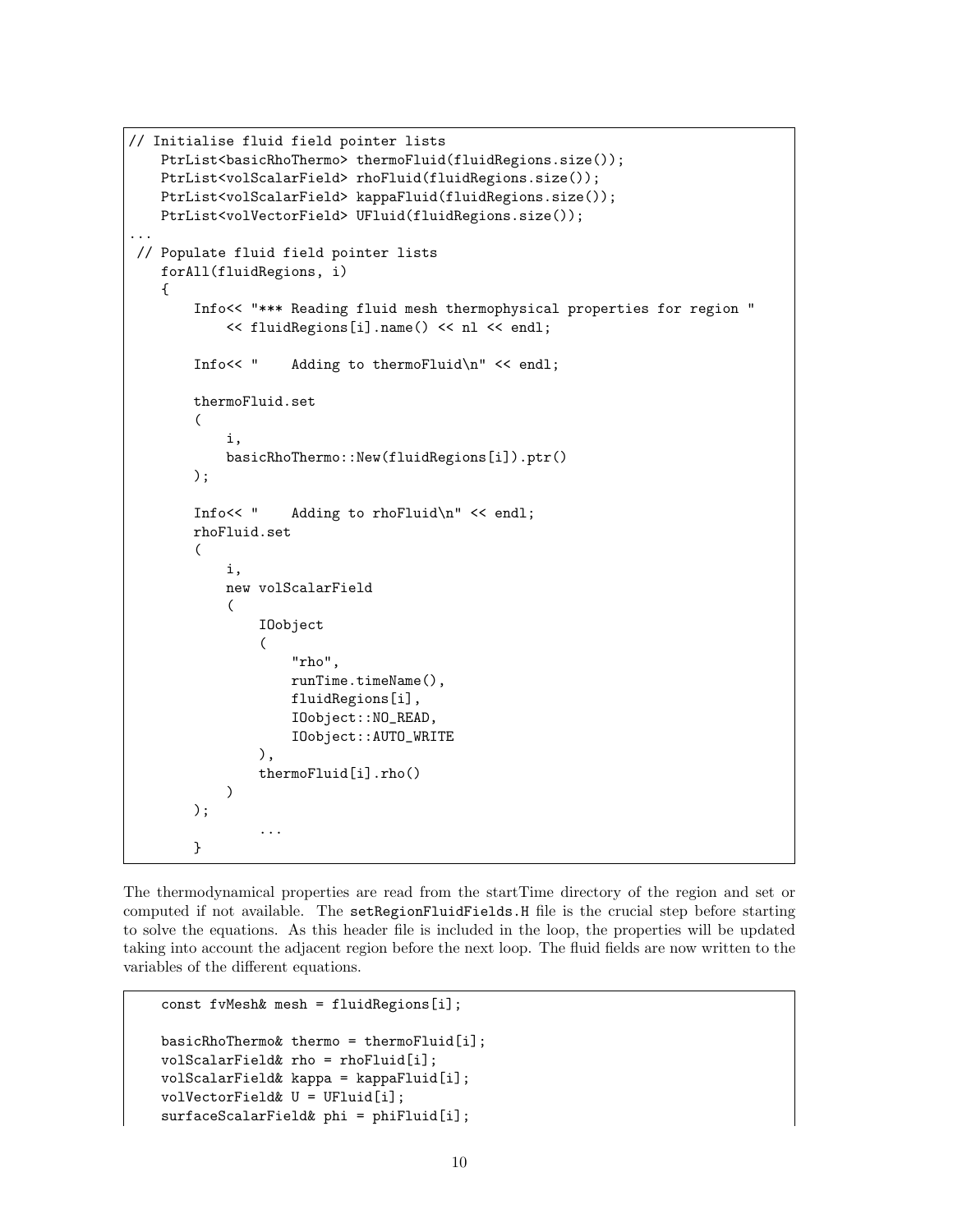```
compressible::turbulenceModel& turb = turbulence[i];
volScalarField& p = thermo.p();
const volScalarField& psi = thermo.psi();
volScalarField& h = thermo.h();
const dimensionedScalar initialMass
(
    "initialMass",
    dimMass,
    initialMassFluid[i]
);
radiation::radiationModel& rad = radiation[i];
const label pRefCell = pRefCellFluid[i];
const scalar pRefValue = pRefValueFluid[i];
volScalarField& p_rgh = p_rghFluid[i];
const volScalarField& gh = ghFluid[i];
const surfaceScalarField& ghf = ghfFluid[i];
```
To further understand how thechtMultiRegionSimpleFoam solver works, we will run and discuss a basic case in heat transfer: the Plane Wall.

### 2.3 Tutorial Plane Wall case

In this tutorial, we will solve a one-dimensional, steady state situation where heat transferred. This case is an example shown in the book Fundamentals of Heat and Mass Transfer by Frank P. Incropera et. al, chapter 3, section 3.1 "The Plane Wall". It is basically a wall, with hot and warm air flowing next to it, which results in a temperature gradient in the wall. In a 1D systems, temperature gradients (and thus heat transfer) occur only in 1 direction.



FIGURE 3.1 Heat transfer through a plane wall. (a) Temperature distribution. (b) Equivalent thermal circuit.

Figure 2.1: PlaneWall, chapter 3.1,p.89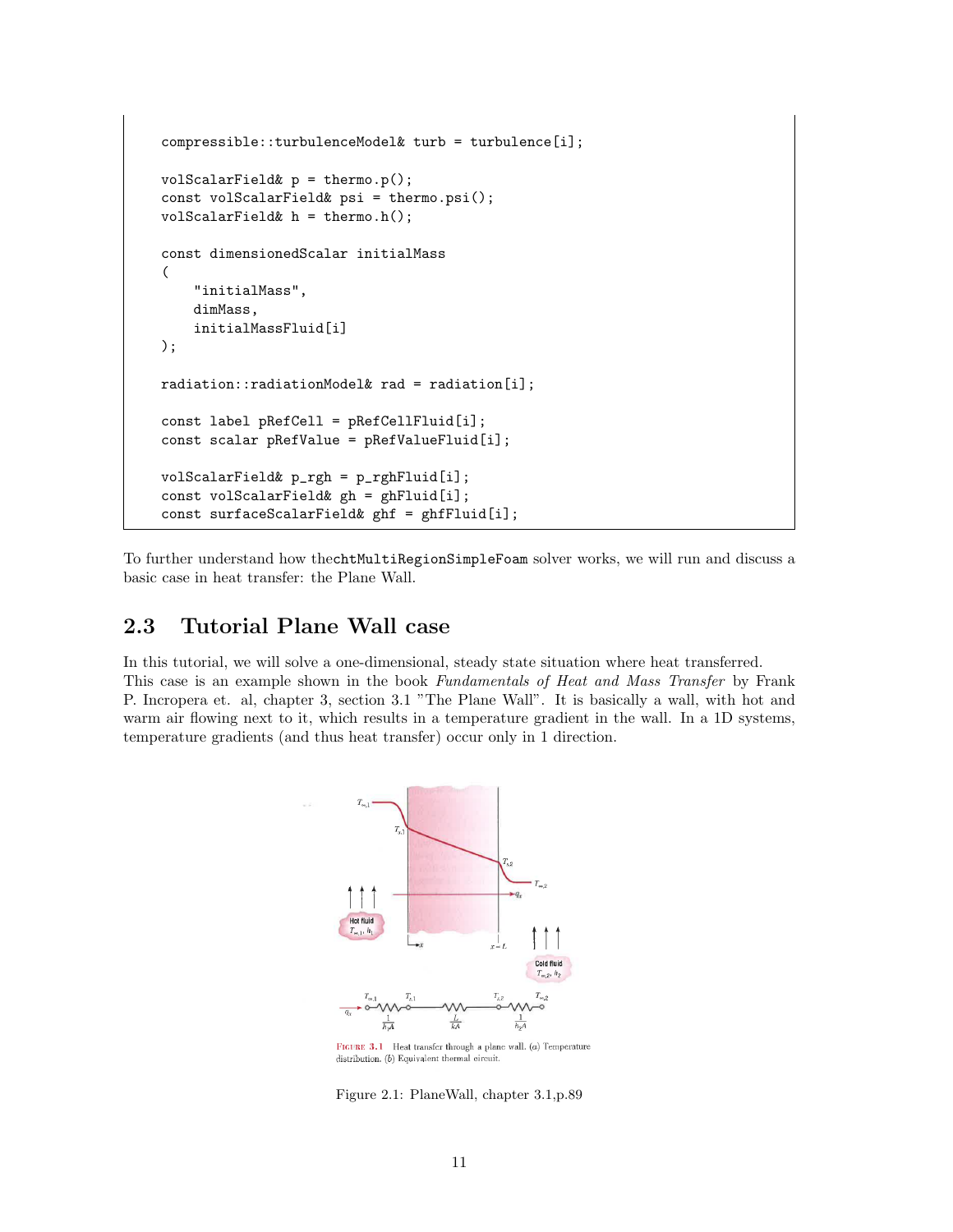The heat flux through the wall is then given by

 $q = h_1(T_w - T_{ws}) = \frac{k}{L}(T_{ws} - T_{cs}) = h_2(T_{cs} - T_c)$ where

 $h_1$  is the heat transfer coefficient at the surface of the wall with the warm fluid

 $h_2$  is the heat transfer coefficient at the surface of the wall with the cold fluid

 $T_w$  is the temperature of the warm fluid

 $T_{ws}$  is the temperature of the surface at the warm fluid side

 $T_{wc}$  is the temperature of the surface at the cold fluid side

 $T_c$  is the temperature of the cold fluid

 $k$  is the thermal conductivity of the solid

L is the width of the solid wall

#### 2.3.1 Getting started

Copy the tutorial planeWall2D.tar.gz to the run directory, unpack and go to the case.

#### tar xzf planeWall2D.tar.gz cd planeWall2D tree

```
|---0| |---epsilon
| | | | | - - | \mathbf{k}| |---p
| |---p_rgh
| |---T
| |---U
     | |---Ychar
     | |---Ypmma
|---Allclean
|---Allrun
|--- constant
     | |---bottomAir
| | |---g
| | |---radiationProperties
| | |---RASProperties
| | |---thermophysicalProperties
| | |---turbulenceProperties
| |---polyMesh
| | |---blockMeshDict
| | |---boundary
| |---regionProperties
| |---topAir
| | |---g
| | |---radiationProperties
| | |---RASProperties
| | |---thermophysicalProperties
| | |---turbulenceProperties
| | | | - - \leq \leq \leq \leq \leq \leq \leq \leq \leq \leq \leq \leq \leq \leq \leq \leq \leq \leq \leq \leq \leq \leq \leq \leq \leq \leq \leq \leq \leq \leq \leq \leq \leq| | |---solidThermophysicalProperties
|--- system
     |---bottomAir
     | |---changeDictionaryDict
     | |---decomposeParDict
```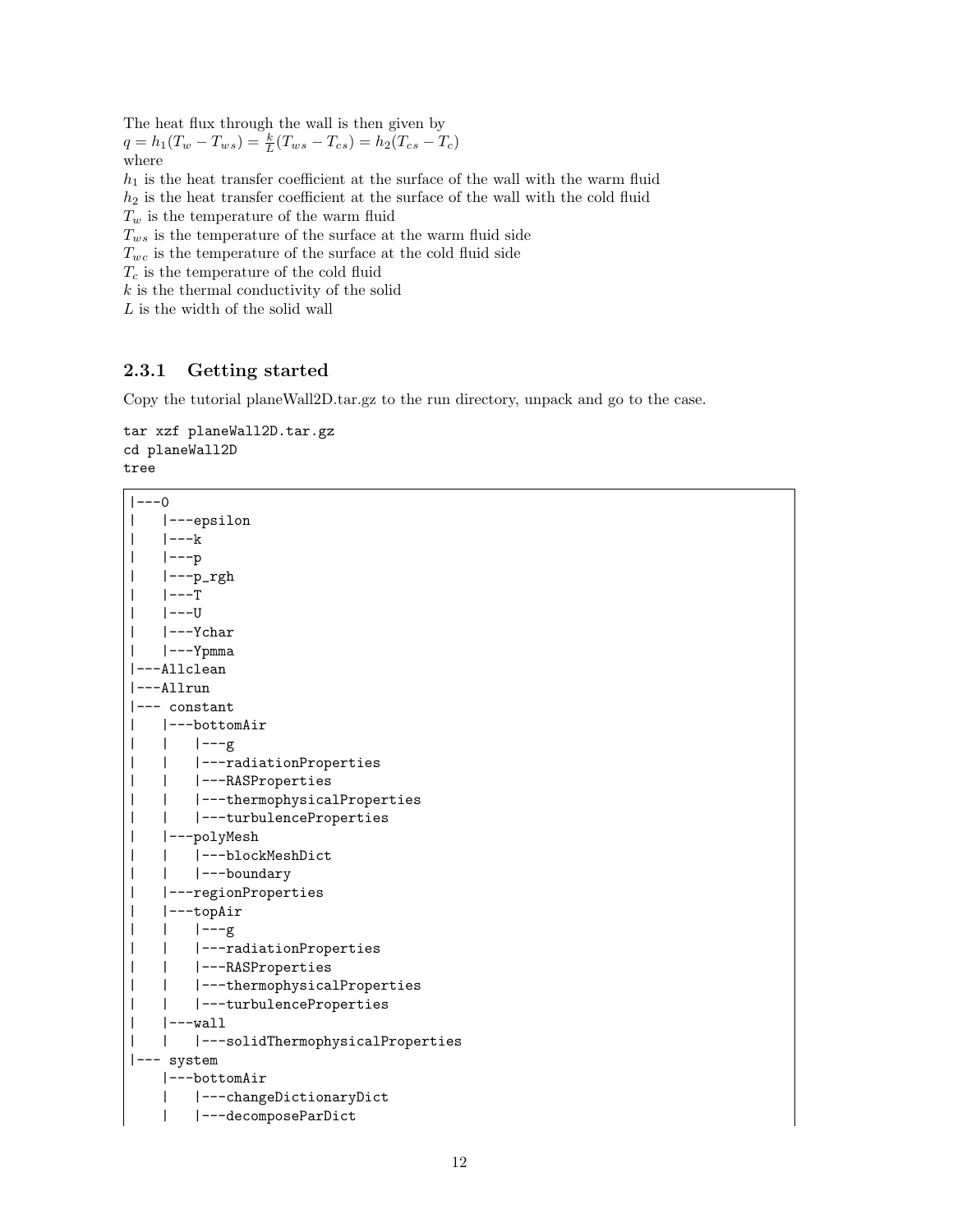```
| |---fvSchemes
    | |---fvSolution
|---controlDict
|---decomposeParDict
|---fvSchemes
|---fvSolution
|---README
|---topAir
    | |---changeDictionaryDict
    | |---decomposeParDict
    | |---fvSchemes
    | |---fvSolution
|---topoSetDict
|---wall||---changeDictionaryDict
    |---decomposeParDict
    |---fvSchemes
    |---fvSolution
```
The file structure of the planeWall2D case is similar to other OpenFOAM tutorials where the case directory has a /0, /constant and /system directory.

The /0 folder contains all empty initial and conditions of fluid and solid regions. It is only after creating the different regions, that this folder will contain subfolders per region with all initial conditions.

In the /constant folder we can find the mesh setup in /constant/polyMesh. We also find directories per region with all transport, thermophysical properties and turbulence properties specific for that region. The /regionProperties file contains the different fluidRegionNames and solidRegionNames needed to find the different regions when preprocessing and running the case.

As usual in OpenFOAM tutorials; the solver-, write- and time-control can be found in the /system. As different regions will be defined, a toposetsDict file is included in the /system directory. The initial conditions per region can be found in /system/regionname/changeDictionaryDict. When running the application changeDictionary, OpenFOAM will look here for all initial conditions for that region and change them per region in the /verb+/0+ directory.

Below, the initial conditions for the velocity U for the fluid region bottomAir as mentioned in /system/bottomAir/changeDictionaryDict. are given

```
dictionaryReplacement
{
   U
   {
       internalField uniform (0.1 0 0);
       boundaryField
       {
          leftLet
          {
              type fixedValue;
              value uniform (0.1 0 0 );
          }
```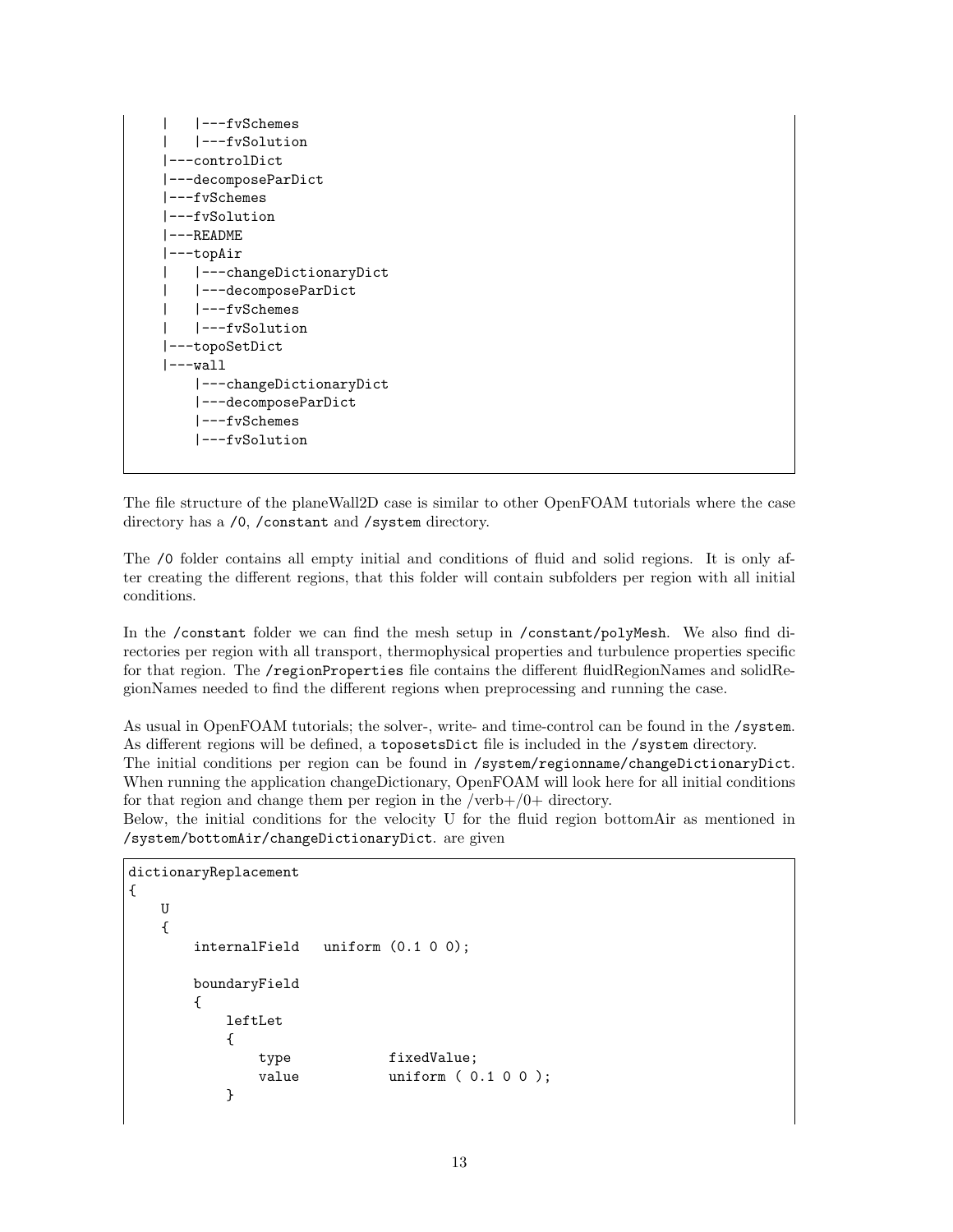```
rightLet
         {
             type inletOutlet;
             inletValue uniform ( 0 0 0 );
             value uniform (0.1 0 0 );
         }
         bottomAir_bottom
         {
             type symmetryPlane;
         }
         "bottomAir_to_.*"
         {
             type fixedValue;
             value uniform (0 0 0);
         }
      }
   }
}
```
The bottomAir\_to.\* refers to the interface between the bottomAir-region and the solid region Wall. These are the baffles in the orginial mesh with mappedWall patches.

#### 2.3.2 Geometry and Initial Conditions

The planeWall case in OpenFOAM consists of an infinite solid and uniform wall with generic fluids flowing on both sides of the wall, at different temperature. The geometry is based on the cavity case geometry, and consists of a 1m x 1m x 0.1m mesh divided into 3 regions: two fluid regions and one solid region.

The 3 regions are defined as follows:

topAir 0.6 to 1m - where the air is colder at 300K and flows from the left to the right at 0.1m/s. The top patch is a symmetry plane.

wall  $0.4$  to  $0.6$ m - where a solid wall is placed, initiated at 300K and has a high conduction factor.

bottomAir 0 to 0.4m - where the air is hot at 500K and flows from the left to the right at 0.1m/s. The bottom patch is a symmetry plane.

#### 2.3.3 Run and Post processing

Run the case in the terminal using the Allrun file.

```
runApplication blockMesh
runApplication topoSet
runApplication splitMeshRegions -cellZones -overwrite
remove fluid fields from solid regions
remove solid fields from fluid regions
for i in bottomAir topAir wall
do
   changeDictionary -region $i > log.changeDictionary.$i
done
runApplication chtMultiRegionSimpleFoam
```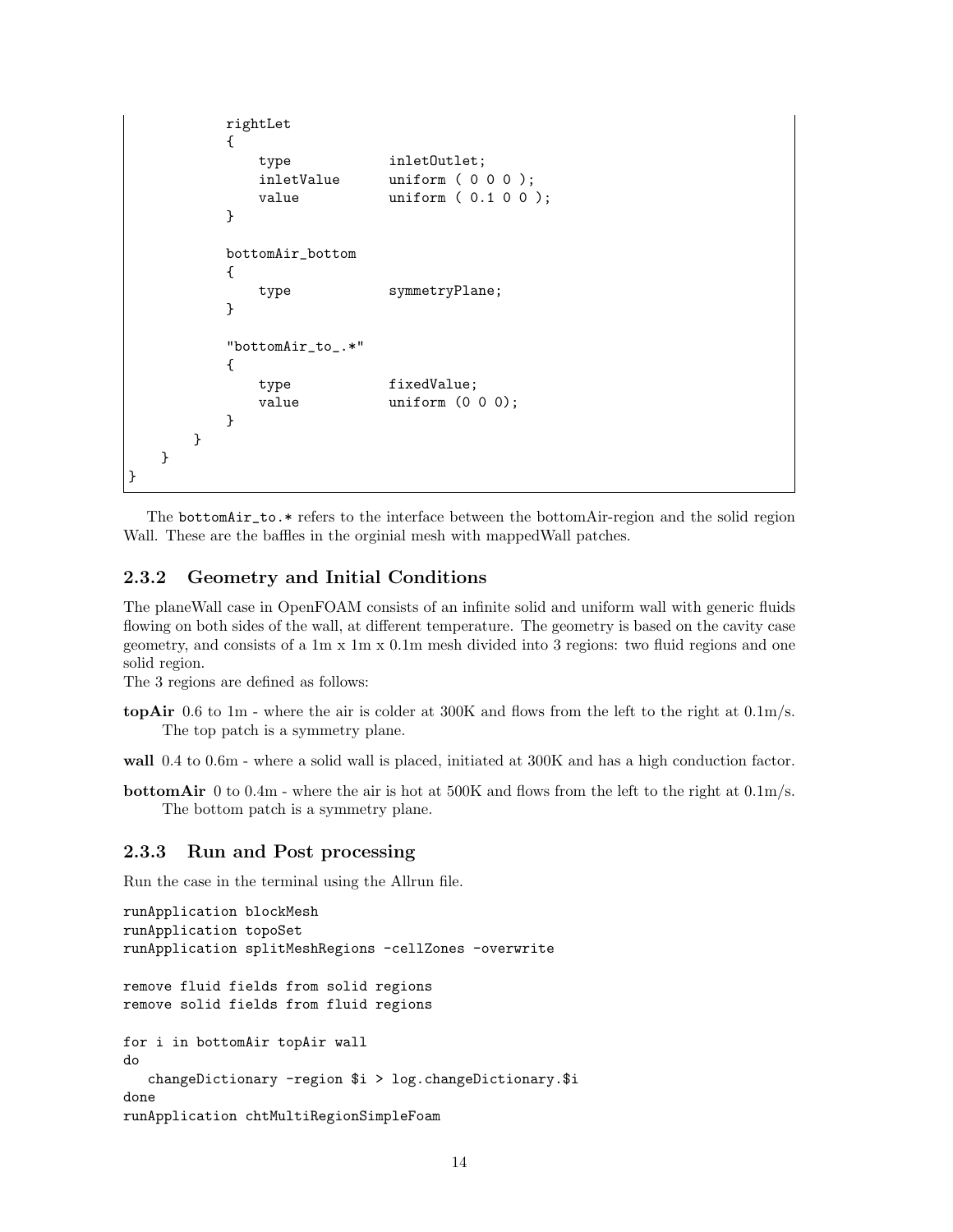#### paraFoam -touchAll

With blockMesh the base mesh is created. With topoSet the different cellsets per region are made, by splitMeshRegions the different regions are created. As in the /0 directory both solid and fluid fields were included, the fluid fields must be removed from the solid regions and vice versa. In a next step, the initial conditions are changed. The case is now ready to run the solver.

We now take a look at the log file log.chtMultiRegionSimpleFoam created while solving the case.

```
// * * * * * * * * * * * * * * * * * * * * * * * * * * * * * * * * * * * * * //
Create time
Create fluid mesh for region bottomAir for time = 0
Create fluid mesh for region topAir for time = 0
Create solid mesh for region wall for time = 0
*** Reading fluid mesh thermophysical properties for region bottomAir
    Adding to thermoFluid
Selecting thermodynamics package
hRhoThermo<pureMixture<constTransport<specieThermo<hConstThermo<perfectGas>>>>>
   Adding to rhoFluid
   Adding to kappaFluid
   Adding to UFluid
   Adding to phiFluid
   Adding to gFluid
   Adding to turbulence
Selecting turbulence model type laminar
   Adding to ghFluid
   Adding to ghfFluid
Selecting radiationModel none
*** Reading fluid mesh thermophysical properties for region topAir
   Adding to thermoFluid
Selecting thermodynamics package
hRhoThermo<pureMixture<constTransport<specieThermo<hConstThermo<perfectGas>>>>>
   Adding to rhoFluid
   Adding to kappaFluid
   Adding to UFluid
   Adding to phiFluid
   Adding to gFluid
   Adding to turbulence
Selecting turbulence model type laminar
   Adding to ghFluid
   Adding to ghfFluid
Selecting radiationModel none
*** Reading solid mesh thermophysical properties for region wall
   Adding to thermos
Constructed constSolidThermo with
   rho : rho [1 -3 0 0 0 0 0] 8000
   Cp : Cp [0 2 -2 -1 0 0 0] 450
   K : K [1 1 -3 -1 0 0 0] 80
   Hf : Hf [0 2 -2 0 0 0 0] 1
   emissivity : emissivity [0 0 0 0 0 0 0] 1
   kappa : kappa [0 -1 0 0 0 0 0] 0
   sigmaS : sigmaS [0 -1 0 0 0 0 0] 0
```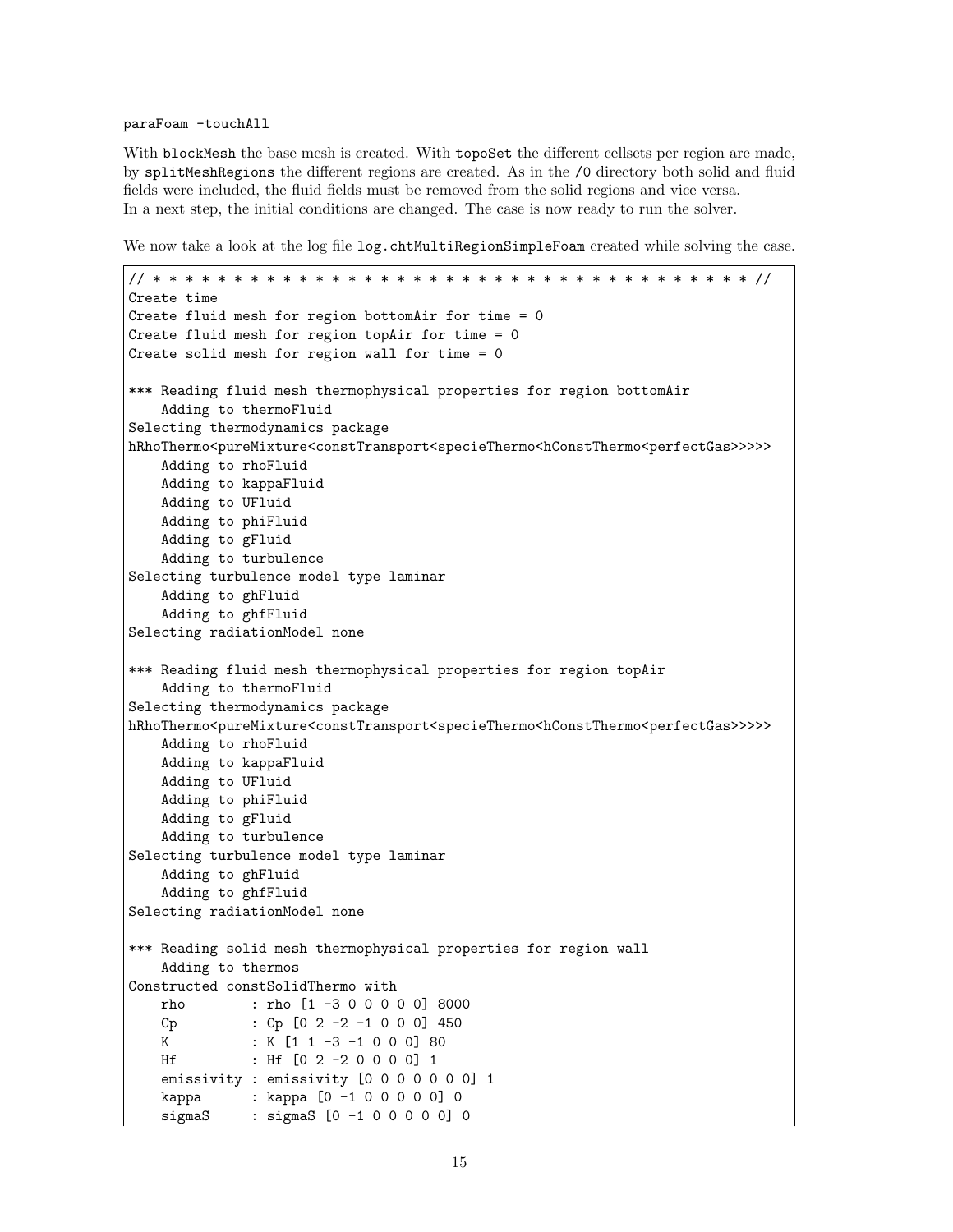```
Time = 1
```

```
Solving for fluid region bottomAir
DILUPBiCG: Solving for Ux, Initial residual = 1,
Final residual = 0.0003272254, No Iterations 1
DILUPBiCG: Solving for Uy, Initial residual = 1,
Final residual = 0.0003192866, No Iterations 1
DILUPBiCG: Solving for h, Initial residual = 1,
Final residual = 0.0117141, No Iterations 1
Min/max T:300.0643 500.0003
GAMG: Solving for p_rgh, Initial residual = 0.7403903,
Final residual = 0.007175254, No Iterations 4
time step continuity errors : sum local = 0.0139927,
global = 0.001807746, cumulative = 0.001807746
Min/max rho:0.6951731 1.158375
Solving for fluid region topAir
DILUPBiCG: Solving for Ux, Initial residual = 1,
Final residual = 0.0001938523, No Iterations 1
DILUPBiCG: Solving for Uy, Initial residual = 1,
Final residual = 1.477592e-05, No Iterations 1
DILUPBiCG: Solving for h, Initial residual = 1,
Final residual = 0.0008823631, No Iterations 1
Min/max T:299.9991 300.0006
GAMG: Solving for p_rgh, Initial residual = 0.8957774,
Final residual = 0.005316061, No Iterations 3
time step continuity errors : sum local = 0.03498322,
global = 0.01049165, cumulative = 0.01229939
Min/max rho:1.15862 1.158626
```
Solving for solid region wall DICPCG: Solving for T, Initial residual = 1, Final residual = 0.01573355, No Iterations 2 Min/max T:300 300.1412 ExecutionTime =  $0.37$  s  $ClockTime = 1$  s ...

We see that in the first the different fields per region are initialized and the different models (thermodynamic, turbulence, radiation) are added to the region. Then, the solver starts running.

As the different regions are solved, all regions should be added together to post-process the results and visualize them with paraview. The following files for post-processing were created:

planeWall2D{bottomAir}.OpenFOAM planeWall2D{topAir}.OpenFOAM planeWall2D{wall}.OpenFOAM

We can now post-process by opening paraview in the terminal and by loading the files in paraview instead of using the application paraFoam.

#### paraview

We must open the 3 different regions, and load the internal mesh and the temperature T. Select all 3 files in the Pipeline Browser, and apply a filter GroupDatasets to handle the data in the different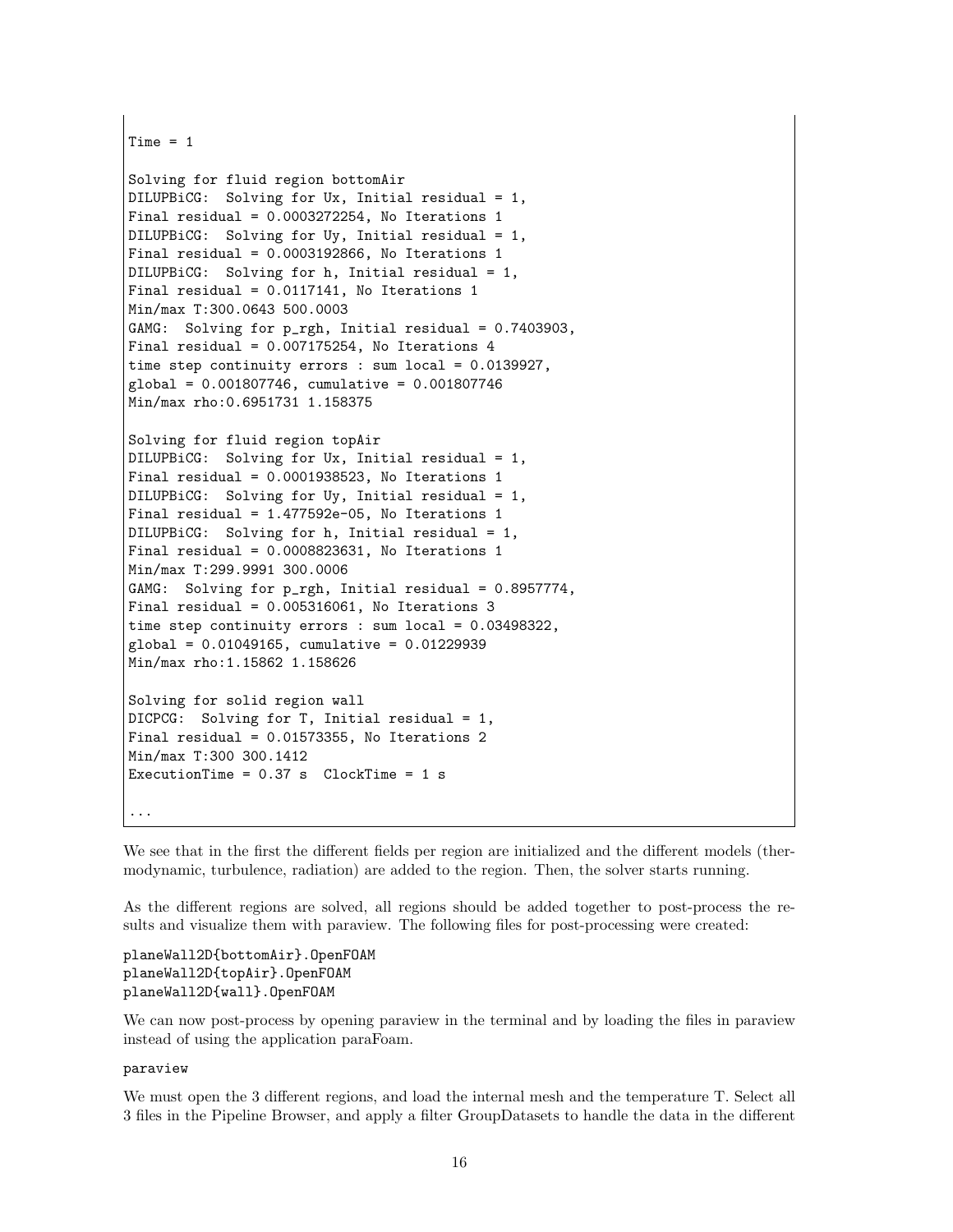regions together. Now we can visualize the temperature profile in the Y-access over the wall by applying the Filter PlotOverLine.



Figure 2.2: Temperature in Plane Wall case



Figure 2.3: Temperature profile through Plane Wall case

We now see that the temperature gradient in the wall is very small, this means that our wall is highly conductive. The two curves in the graph are the result of heat convection at the surfaces of the wall.

The temperature at the warm side of the surface is

 $T_{0.6} = 364.207K$ 

while the temperature at the cold side of the surface is

 $T_{0.4} = 364.863K$ 

In /constant/wall/solidThermophysicalProperties we find the conductivity of our solid. The thermal conductivity is 80 W/mK.

As our wall is 0.2m thick, we can now easily calculate the heat flux through the wall:  $q = \frac{k}{L}(T_{0.4} - T_{0.6})$  to find the heat transfer coefficients on surfaces.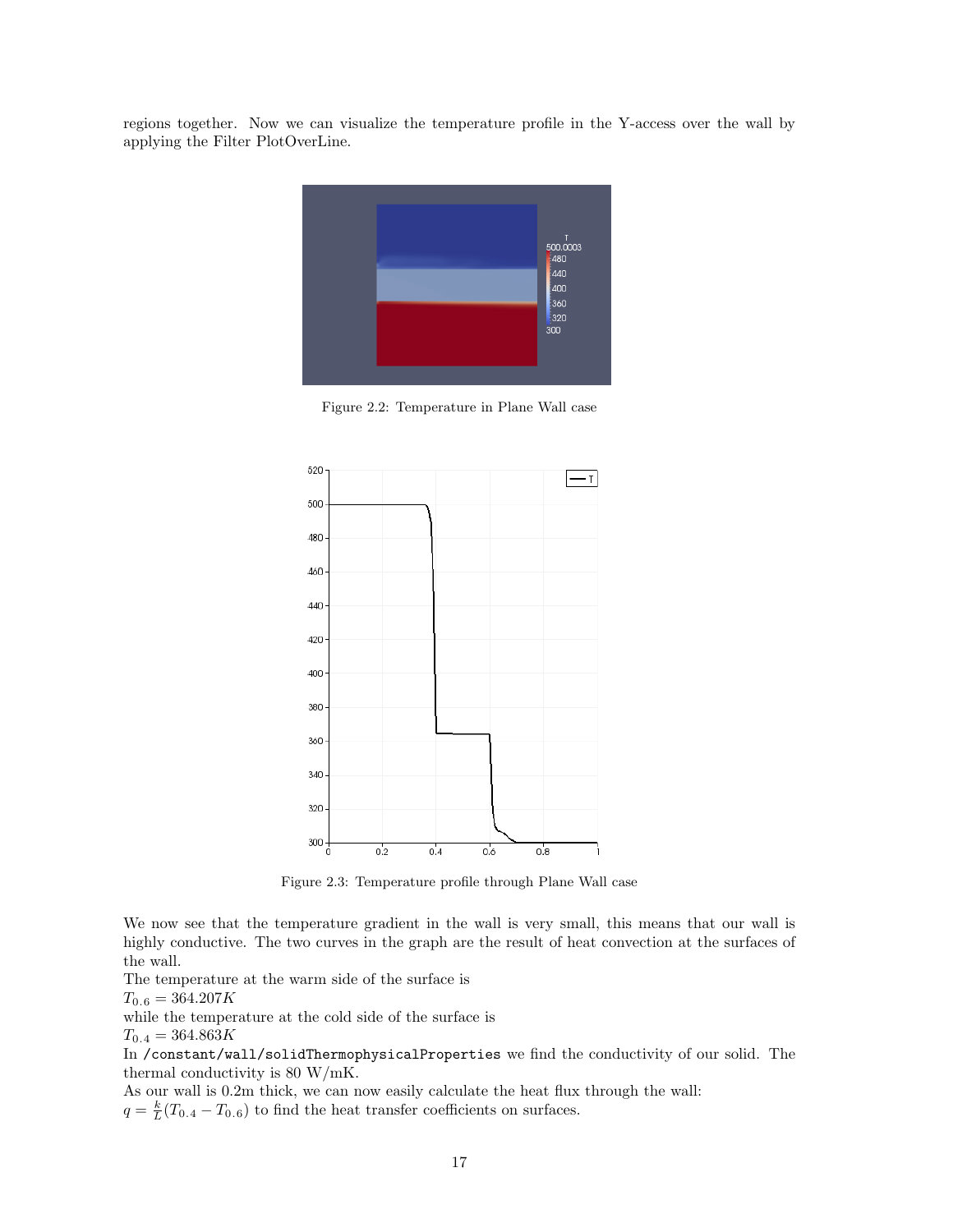Here, this results in  $h_w a r m = 2W/m^2 K$ ,  $h_c old = 4W/M^2 K$  for a flow velocity of 0.1 m/s.

#### 2.3.4 Using the case

This case can be used to check the simulated results of heat transfer coefficients along walls in buildings using CFD.

We will rerun the case , making some adjustments and see how a smaller temperature difference, a lower thermal conductivity of the wall en different wind speeds affect the heat transfer coefficients at both sides of the wall.

wall 0.4 to 0.6m - where a solid wall is placed, initiated at 273K and has a thermal conductivity of 5 W/mK, density of 2400 kg/m<sup>3</sup>andthermalcapacityof880J/kgK(averageforconcrete).0to0.4m –  $where the air is hot at 293K and flows from the left to the right at 1m/s and at 4m/s. The bottom patch is a symmetry line.$ 



Table 2.1: Heat transfer coefficients on surfaces

Now we can revisualize the temperature profile in the Y-access over the wall by applying the Filter PlotOverLine.

The lower thermal conductivity results in a procentual bigger temperature gradient in the wall.



Figure 2.4: Temperature in Plane Wall case with 1m/s

topAir 0.6 to 1m - where the air is colder at 273K and flows from the left to the right at 1m/s and at 4m/s. The top patch is a symmetry plane.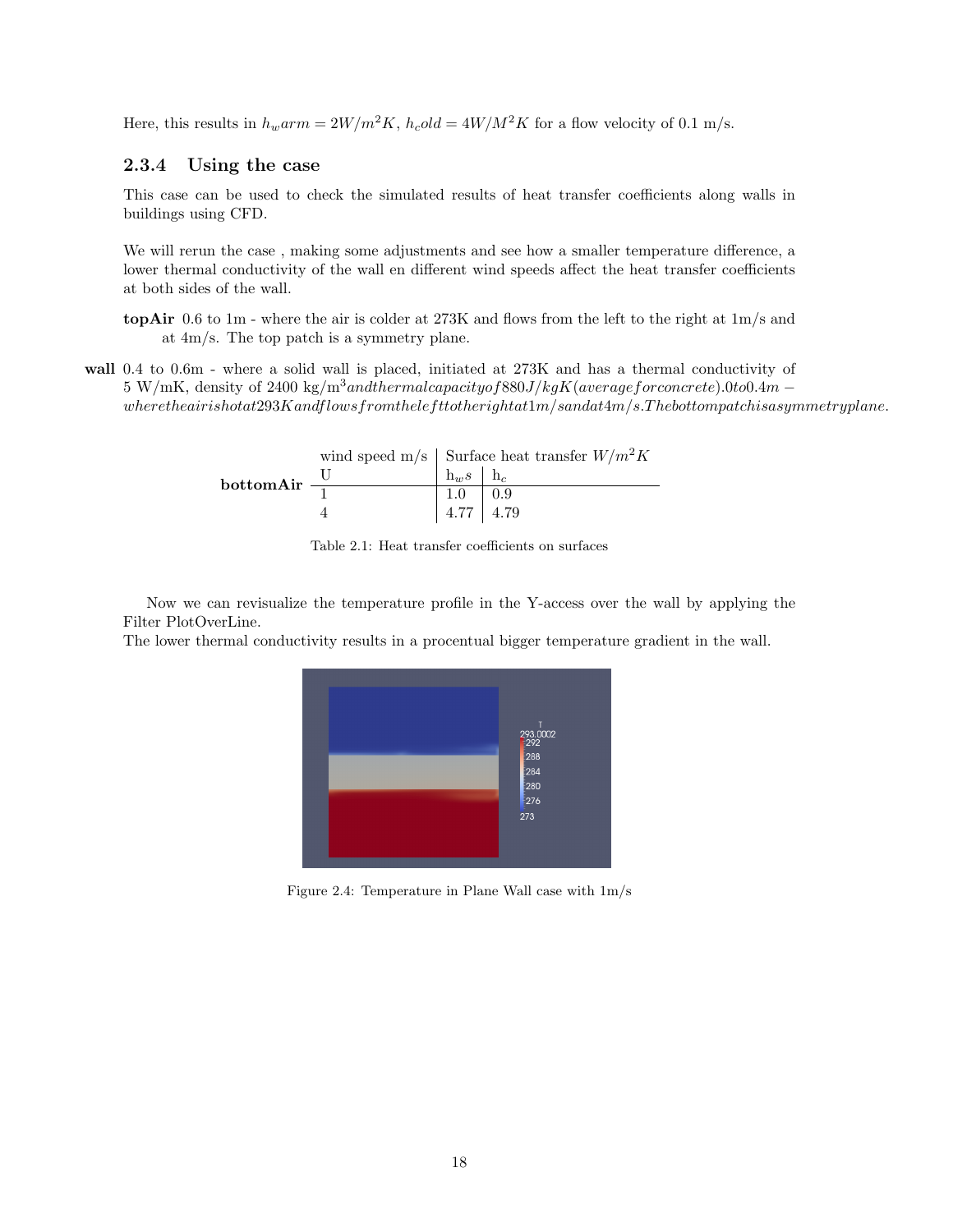

Figure 2.5: Temperature profile through new Plane Wall case at 1m/s

In European standards used in building physics for (ISO 6946:2007), values for the heat convection coefficients are given to calculate the heat flux through a wall for surfaces with a normal (high) emissivity, which can be used to benchmark a case.

|                                 | Surface heat transfer   Direction of heat flow |                                  |    |
|---------------------------------|------------------------------------------------|----------------------------------|----|
| $W/m^2K$                        |                                                | Upwards   Horizontal   Downwards |    |
| $n_{si}$                        |                                                | 7.7                              |    |
| $\Pi_{\mathcal{S} \mathcal{P}}$ | 25                                             | 25                               | 25 |

Table 2.2: Standard heat transfer coefficients on surfaces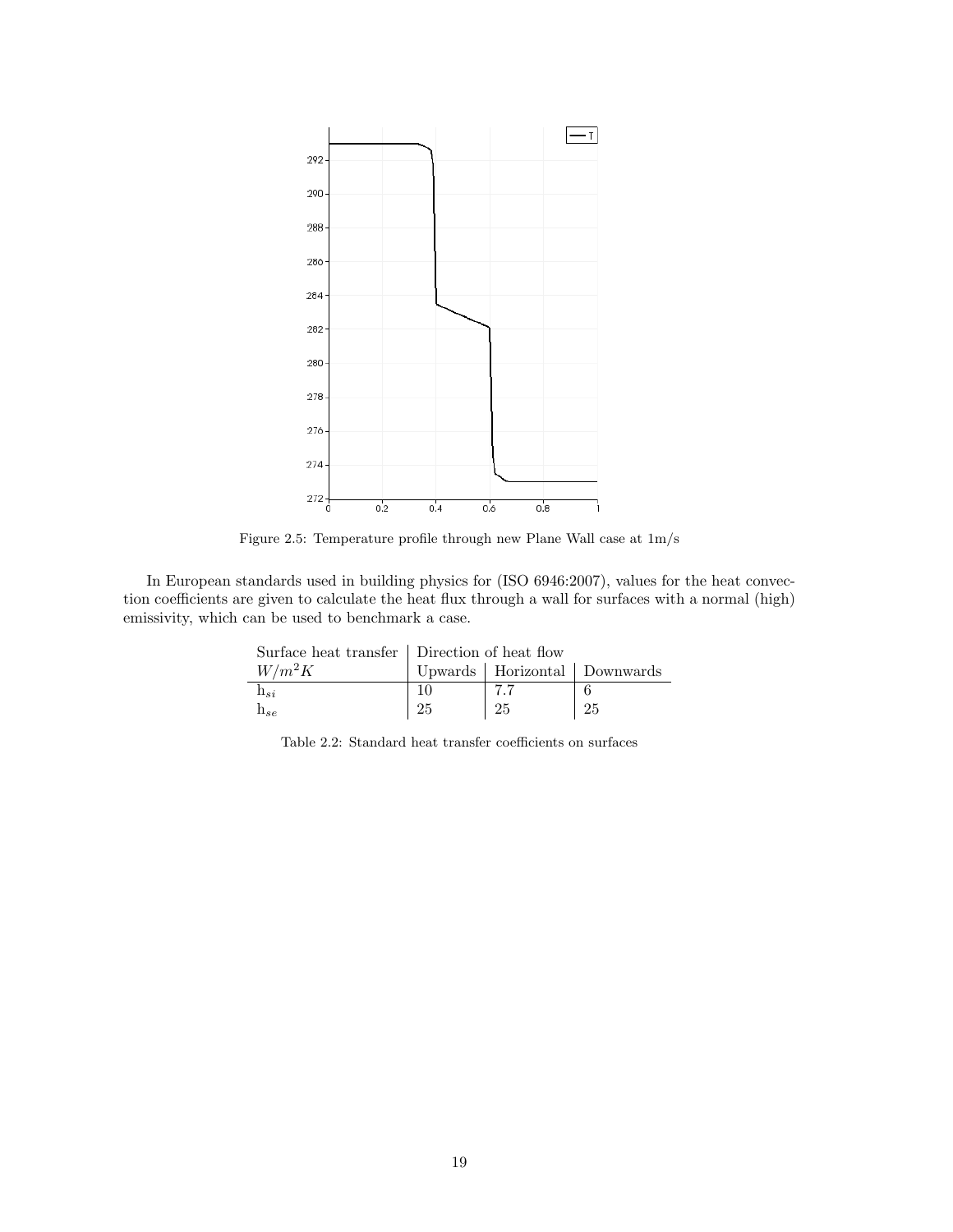# Chapter 3

# chtMultiRegionSimpleBoussinesqFoam

As mentioned in our heat transfer introduction, the Boussinesq approximation is valid in heat transfer cases with air where temperature differences stay limited, as is the case for natural ventilation. It is therefore interesting to create a new solver that considers the fluid region as an incompressible flow, based on the chtMultiRegionSimpleFoam solver and the buoyantBoussinesqSimpleFoam solver already present in the solver library. This is a steady-state solver for buoyant, turbulent flow of incompressible fluids. It uses the Boussinesq approximation

 $\rho_{eff} = 1 - \beta (T - T_{ref})$ where  $\rho_{eff}$  is the effective (driving) density  $\beta$  is the coefficient of thermal expansion [1/K]  $T =$  temperature [K]  $T_{ref}$  = reference temperature [K] It is valid when  $\rho_{eff}$  << 1

### 3.1 buoyantBoussinesqSimpleFoam

We will take a closer look at the buoyantBoussinesqSimpleFoam solver first.

```
cd $FOAM_SOLVERS/heatTransfer/buoyantBoussinesqSimpleFoam
```
The main file of the solver buoyantBoussinesqSimpleFoam.C has a similar construction to the buoyantSimpleFoam solver, although some other header files are included and the heat equation hEqn.H has become the temperature equation TEqn.H.

There is no thermodynamic model included (as the fluid is incompressible).

```
/*---------------------------------------------------------------------------*\
#include "fvCFD.H"
#include "singlePhaseTransportModel.H"
#include "RASModel.H"
#include "simpleControl.H"
int main(int argc, char *argv[])
{
    #include "setRootCase.H"
    #include "createTime.H"
    #include "createMesh.H"
    #include "readGravitationalAcceleration.H"
    #include "createFields.H"
```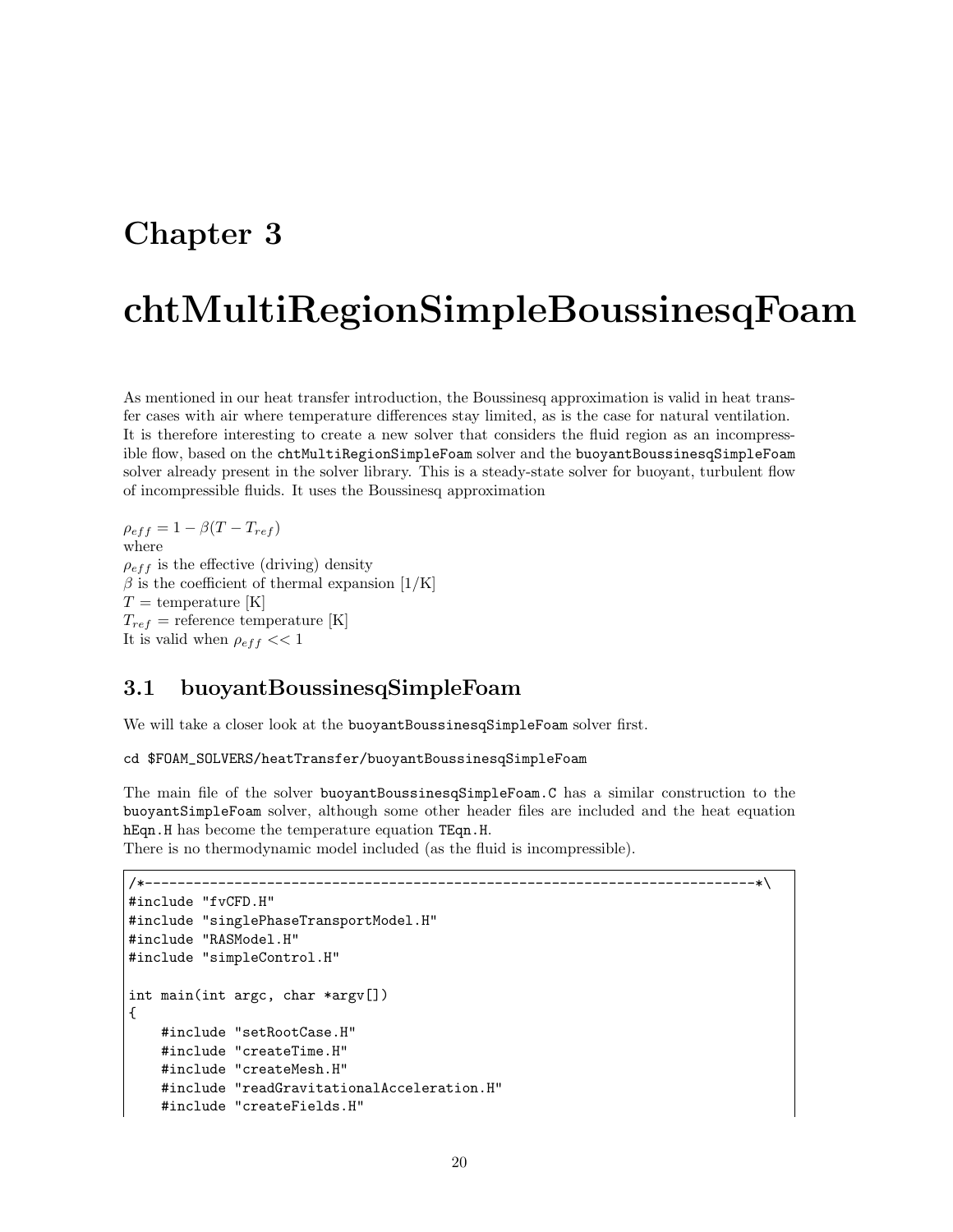```
#include "initContinuityErrs.H"
    simpleControl simple(mesh);
    Info<< "\nStarting time loop\n" << endl;
    while (simple.loop())
    {
        Info<< "Time = " << runTime.timeName() << nl << endl;
        // Pressure-velocity SIMPLE corrector
        {
            #include "UEqn.H"
            #include "TEqn.H"
            #include "pEqn.H"
        }
        turbulence->correct();
        runTime.write();
        Info<< "ExecutionTime = " << runTime.elapsedCpuTime() << " s"
            << " ClockTime = " << runTime.elapsedClockTime() << " s"
            << nl << endl;
    }
    Info<< "End\n" << endl;
    return 0;
}
   // ************************************************************************* //
```
singlePhaseTransportModel.H - A simple single-phase transport model based on viscosity-Model, used by the incompressible single-phase solvers like simpleFoam, turbFoam etc. \$FOAM\_SRC/transportModels/incompressible/lnInclude/singlePhaseTransportModel.H

RASModel.H - Namespace for incompressible RAS turbulence models. \$FOAM\_SRC/turbulenceModels/incompressible/RAS/RASModel/RASModel.H

These header files should thus be included in the chtMultiRegionSimpleBousinesqFoam, and in the entire solver, the fluid should be considered as incompressible. All header-files etc. must thus be adapted to the incompressible fluid approach.

## 3.2 Changing chtMultiRegionSimpleFoam

Copy the chtMultiRegionSimpleFoam solver into the user directory. Go to the solver, and change the name of the solver into chtMultiRegionSimpleBoussinesqFoam. Adapt the name in the main file and also the path in the Make/files.

```
\overline{OF21x}run
cd ..
cp -r $FOAM_SOLVERS/heatTransfer/chtMultiRegionFoam/chtMultiRegionSimpleFoam/ ./applications/solvers/
```

```
cd applications/solvers
```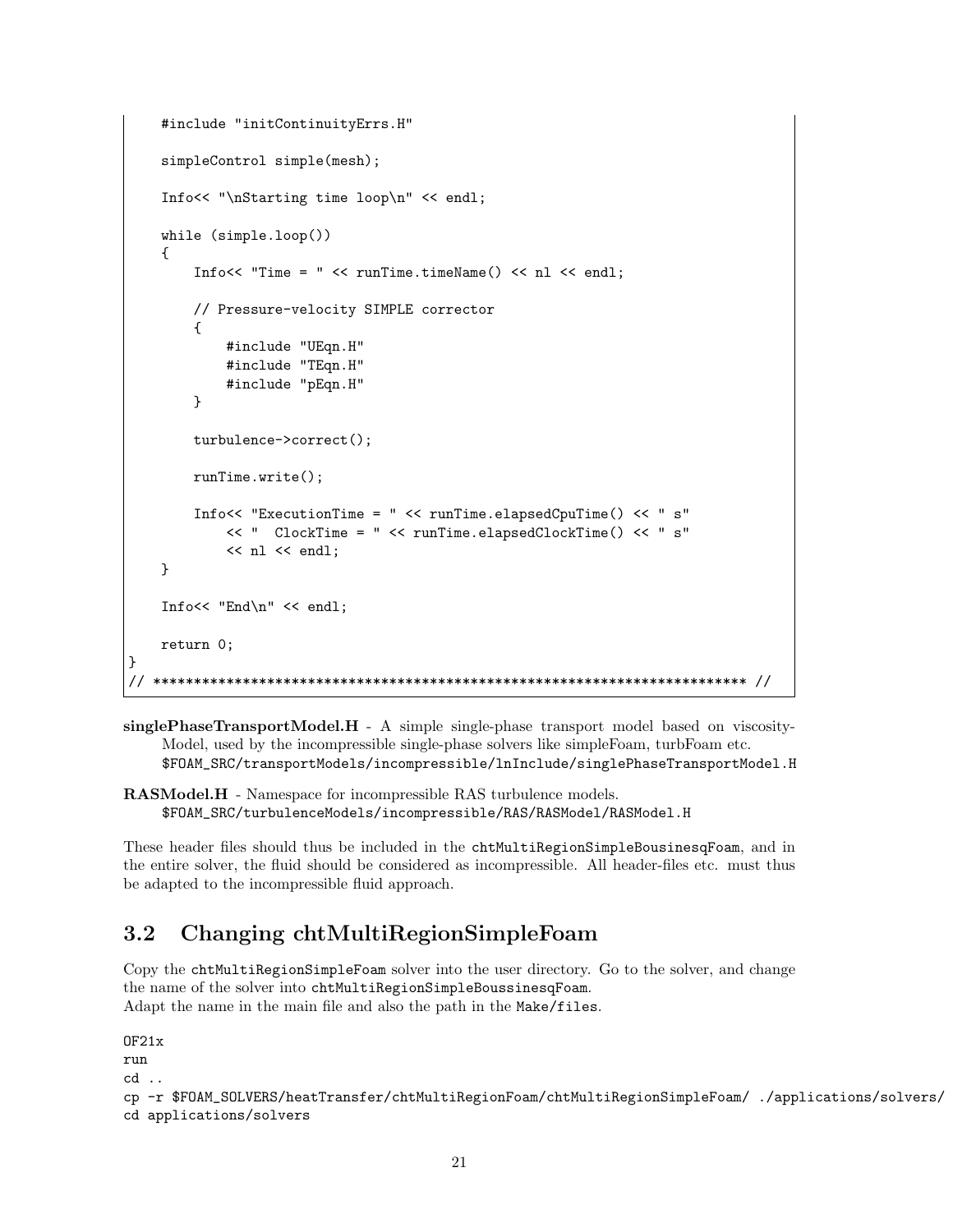```
mv chtMultiRegionSimpleFoam/ chtMultiRegionSimpleBoussinesqFoam
cd chtMultiRegionSimpleBoussinesqFoam/
wclean
mv chtMultiRegionSimpleFoam.C chtMultiRegionSimpleBoussinesqFoam.C
sed -i s/"chtMultiRegionSimpleFoam"/"chtMultiRegionSimpleBoussinesqFoam"/g chtMultiRegionSimpleBoussin
sed -i s/"chtMultiRegionSimpleFoam"/"chtMultiRegionSimpleBoussinesqFoam"/g Make/files
sed -i s/"$FOAM_APPBIN"/"$FOAM_USER_APPBIN"/g Make/files
sed -i s/"FOAM_APPBIN"/"FOAM_USER_APPBIN"/g Make/files
```
The solid part of the chtMultiRegionSimpleFoam solver will be untouched. We will only focus on the fluid part. Let us start by adapting the fluid and then changing the main file chtMultiRegionSimpleBoussinesqFoam.C.

```
cd fluid
vi solveFluid.H
```
We will compare the files in our new solver with the existing solver. Open therefore a new terminal:

```
OF21x
sol
cd heatTransfer/buoyantBoussinesqSimpleFoam$
vi buoyantBoussinesqSimpleFoam.C
vi TEqn.H
```
Change in solveFluid.H hEqn.H into TEqn.H and replace the content.

mv hEqn.H TEqn.H gedit TEqn.H

Open UEqn.H and replace the content by

```
tmp<fvVectorMatrix> UEqn
(
    fvm::div(phi, U)
  + turbulence->divDevReff(U)
);
UEqn().relax();
    solve
    (
        UEqn()
        ==
        fvc::reconstruct
        (
             (
               - ghf*fvc::snGrad(rhok)
               - fvc::snGrad(p_rgh)
            )*mesh.magSf()
        )
    );
```
We deleted the if loop present in the original file as in the cht solver the simple loop is present in the main file.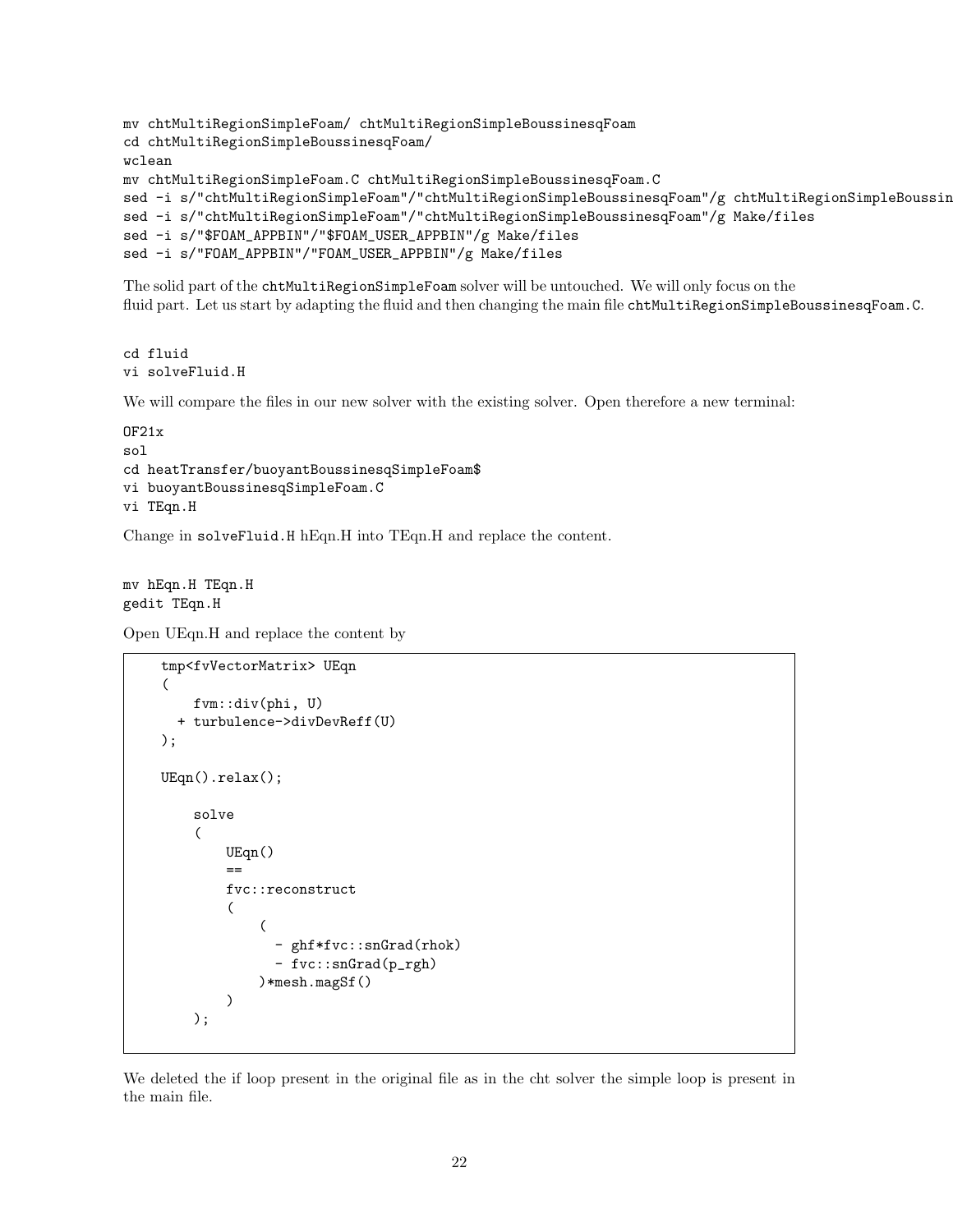We now have changed the UEqn.H, TEqn.H, solveFluid.H. To change pEqn.H we must compare the file with the pEqn.H file of buoyantSimpleFoam, to highlight the specific parts of the chtMulti-RegionFoam, and then adapt this to the Boussinesq approach. This gives the following pEqn.H for our new solver:

{

```
volScalarField rAU("rAU", 1.0/UEqn().A());
surfaceScalarField rAUf("(1|A(U))", fvc::interpolate(rAU));
p_rgh.boundaryField().updateCoeffs();
U = rAU*UEqn() . H();
UEqn.clear();
phi = fvc::interpolate(U) & mesh.Sf();
adjustPhi(phi, U, p_rgh);
surfaceScalarField buoyancyPhi(rAUf*ghf*fvc::snGrad(rhok)*mesh.magSf());
phi -= buoyancyPhi;
// Solve pressure
for (int nonOrth=0; nonOrth<=nNonOrthCorr; nonOrth++)
{
    fvScalarMatrix p_rghEqn
    (
        fvm::laplacian(rAUf, p_rgh) == fvc::div(phi)
    );
    p_rghEqn.setReference(pRefCell, getRefCellValue(p_rgh, pRefCell));
   p_rghEqn.solve();
    if (nonOrth == nNonOrthCorr)
    {
        // Calculate the conservative fluxes
        phi -= p_rghEqn.flux();
        // Explicitly relax pressure for momentum corrector
        p_rgh.relax();
        // Correct the momentum source with the pressure gradient flux
        // calculated from the relaxed pressure
        U -= rAU*fvc::reconstruct((buoyancyPhi + p_rghEqn.flux())/rAUf);
        U.correctBoundaryConditions();
    }
}
#include "continuityErrs.H"
p = p_{rgh} + rhoif (p_rgh.needReference())
{
    p += dimensionedScalar
```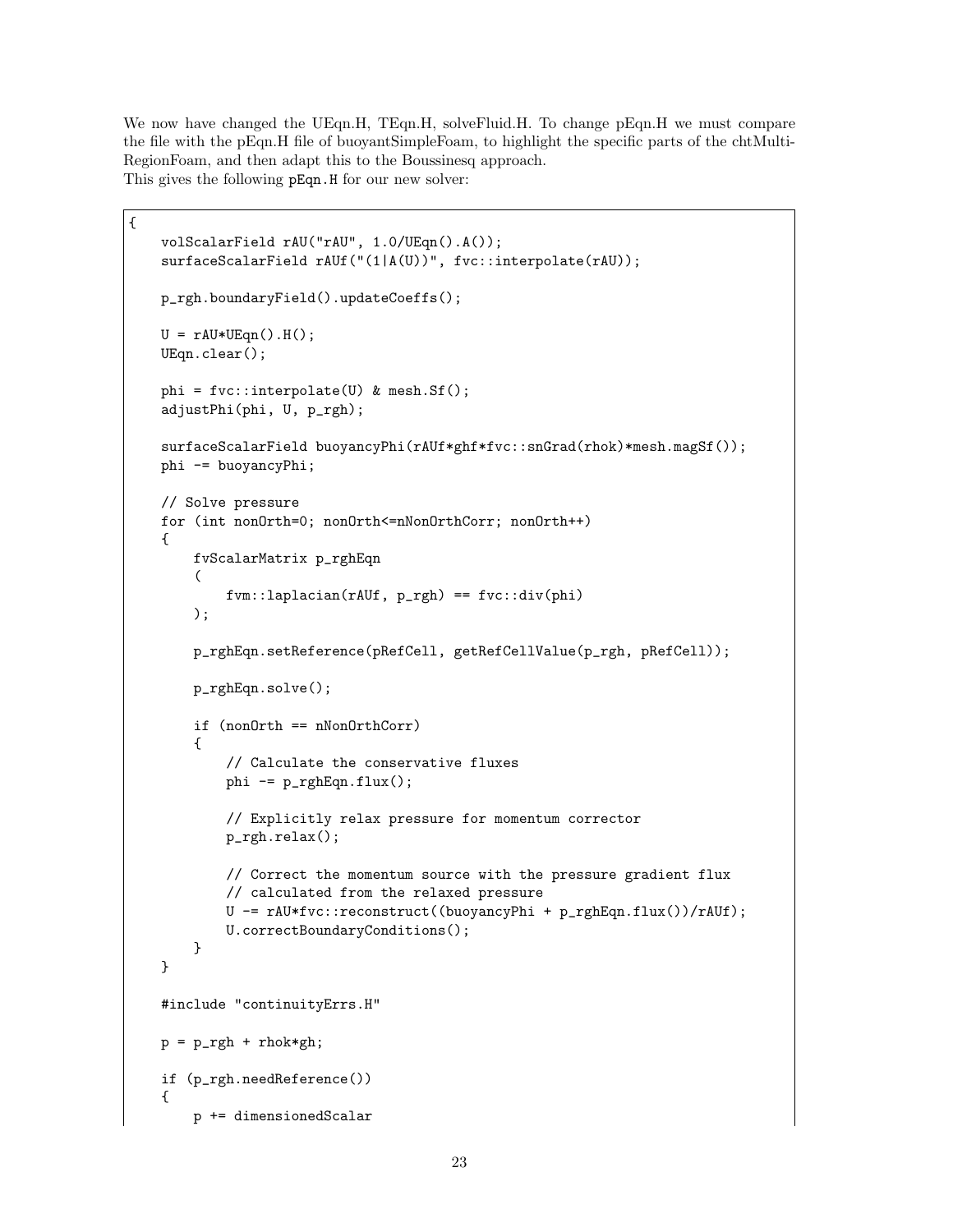```
(
            "p",
            p.dimensions(),
            pRefValue - getRefCellValue(p, pRefCell)
       );
       p_{rgh} = p - rho}
}
```
Now the equations for our fluid part are set. We now must adapt the fields.

No changes were made in createFluidMeshes.H and readFluidMultiRegionSIMPLEControls.H. We now have to change the createFluidFields.H and setRegionFields.H. We compare the existing files with the createField.H file of the buoyantSimpleFoam solver, and try to adapt the files to the Boussinesq approach. This gives following files:

```
// Initialise fluid field pointer lists
PtrList<volScalarField> TFluid(fluidRegions.size());
PtrList<volScalarField> p_rghFluid(fluidRegions.size());
PtrList<volVectorField> UFluid(fluidRegions.size());
PtrList<volScalarField> kappatFluid(fluidRegions.size());
PtrList<volScalarField> rhokFluid(fluidRegions.size());
PtrList<surfaceScalarField> phiFluid(fluidRegions.size());
PtrList<uniformDimensionedVectorField> gFluid(fluidRegions.size());
PtrList<incompressible::RASModel> turbulence(fluidRegions.size());
PtrList<singlePhaseTransportModel> TransportModel(fluidRegions.size());
PtrList<dimensionedScalar> beta(fluidRegions.size());
PtrList<dimensionedScalar> TRef(fluidRegions.size());
PtrList<dimensionedScalar> Pr(fluidRegions.size());
PtrList<dimensionedScalar> Prt(fluidRegions.size());
PtrList<volScalarField> ghFluid(fluidRegions.size());
PtrList<surfaceScalarField> ghfFluid(fluidRegions.size());
PtrList<radiation::radiationModel> radiation(fluidRegions.size());
PtrList<volScalarField> pFluid(fluidRegions.size());
List<label> pRefCellFluid(fluidRegions.size(),0);
List<scalar> pRefValueFluid(fluidRegions.size(),0.0);
// Populate fluid field pointer lists
forAll(fluidRegions, i)
{
    Info<< "*** Reading fluid mesh thermophysical properties for region "
        << fluidRegions[i].name() << nl << endl;
    Info<< " Adding to TFluid\n" << endl;
    TFluid.set
    (
        i,
        new volScalarField
        (
```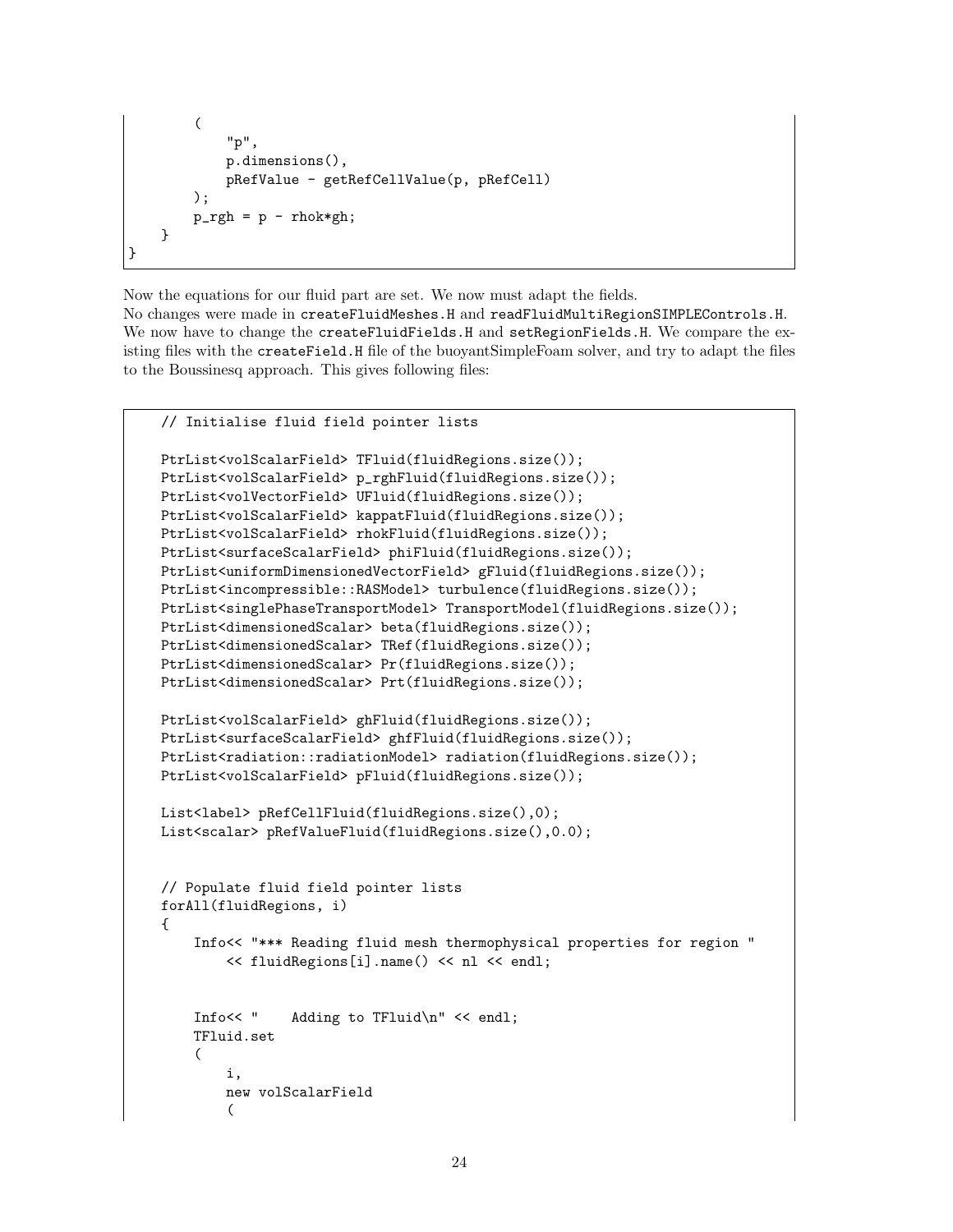```
IOobject
            (
                "T",
                runTime.timeName(),
                fluidRegions[i],
                IOobject::MUST_READ,
                IOobject::AUTO_WRITE
            ),
            fluidRegions[i]
       )
  );
   Info<< " Adding to p_rghFluid\n" << endl;
   p_rghFluid.set
   (
       i,
       new volScalarField
       (
            IOobject
            \left("p_rgh",
                runTime.timeName(),
                fluidRegions[i],
                IOobject::MUST_READ,
                IOobject::AUTO_WRITE
            ),
            fluidRegions[i]
       )
   );
// kinematic turbulent thermal conductivity m2/s<br>Info<< " Adding to kappatFluid\n" << endl;
                Adding to kappatFluid\n" << endl;
   kappaFluid.set
   (
       i,
       new volScalarField
       (
            IOobject
            (
                "kappat",
                runTime.timeName(),
                fluidRegions[i],
                IOobject::MUST_READ,
                IOobject::AUTO_WRITE
            ),
            fluidRegions[i]
       )
   );
   Info<< " Adding to UFluid\n" << endl;
   UFluid.set
   \left(i,
       new volVectorField
```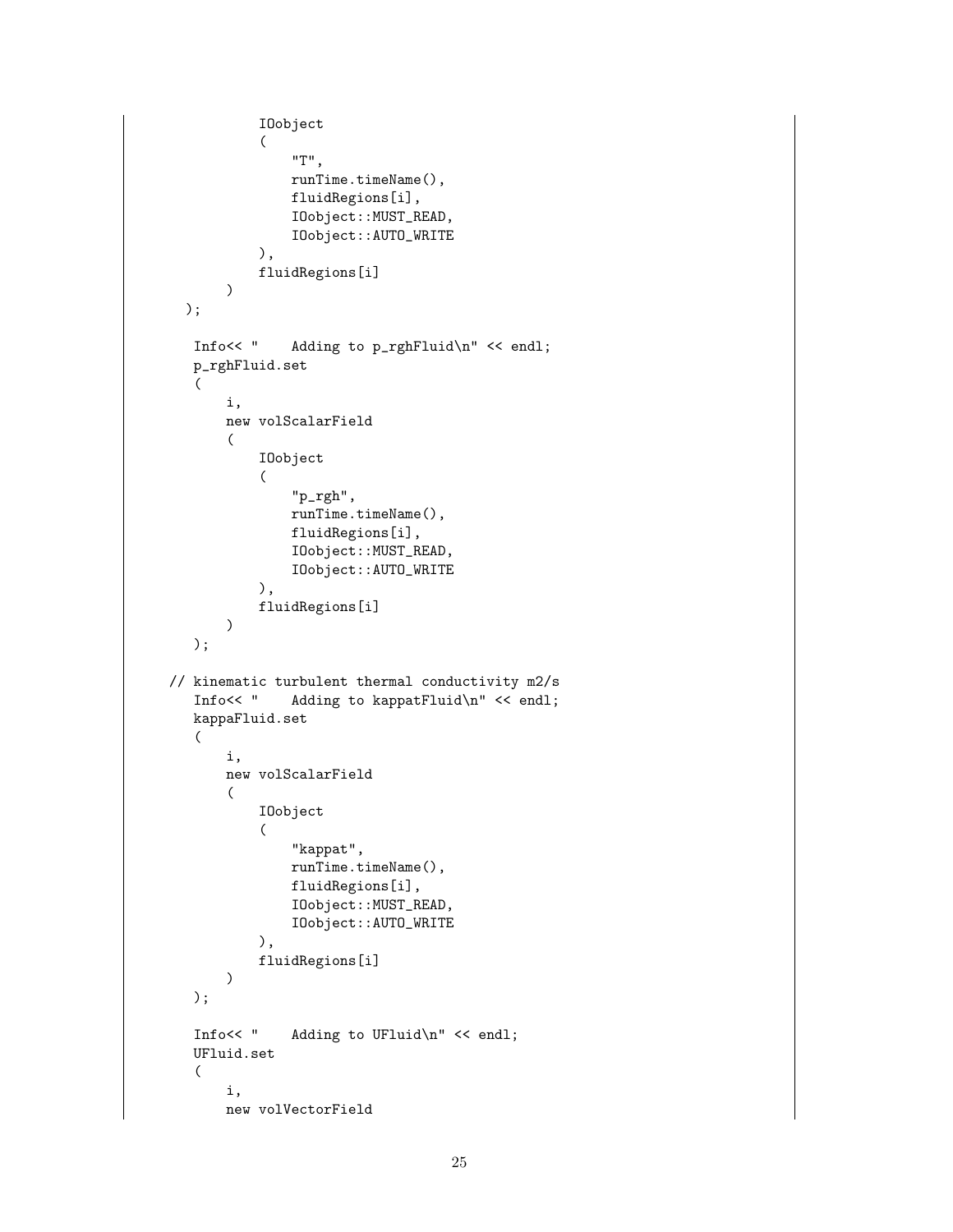```
(
                IOobject
                (
                    "U",
                    runTime.timeName(),
                    fluidRegions[i],
                    IOobject::MUST_READ,
                    IOobject::AUTO_WRITE
                ),
                fluidRegions[i]
            \lambda);
//Instead of createPhi.H because of pointers.
        Info<< " Adding to phiFluid\n" << endl;
        phiFluid.set
        (
            i,
            new surfaceScalarField
            (
                IOobject
                (
                    "phi",
                    runTime.timeName(),
                    fluidRegions[i],
                    IOobject::READ_IF_PRESENT,
                    IOobject::AUTO_WRITE
                ),
                linearInterpolate(U) & mesh.Sf()
            )
        );
   //This is still a blur , this comes from readTransportProperties.H
   //and is now included in the region
   //here I have no clue if this is ok for the transport.
        Info<< " singlePhaseTransportModel\n" << endl;
        singlePhaseTransport.set
        (
            i,
            singlePhaseTransportModel laminarTransport
            (
                UFluid[i],
                phiFluid[i],
            ).ptr()
        );
//Here based on existing createFluidFields, looks ok
// Thermal expansion coefficient [1/K]
       beta.set
        (
            i,
            new dimensionedScalar
            (
                fluidRegions[i].laminarTransport.lookup
```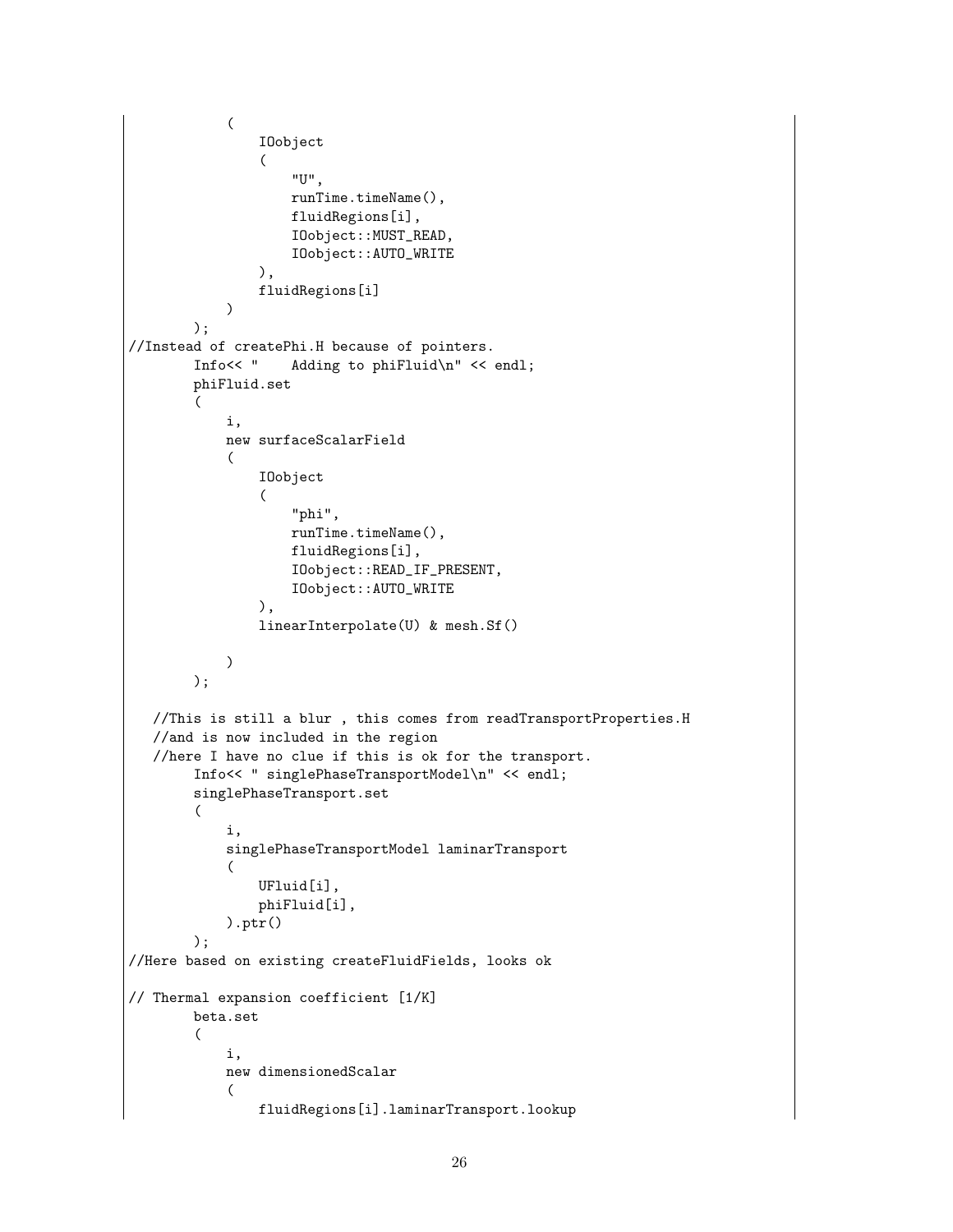```
(
                     "beta"
                 )
            )
        );
// Reference temperature [K]
        TRef.set
        (
            i,
            new dimensionedScalar
            (
                fluidRegions[i].laminarTransport.lookup
                 \overline{C}"TRef"
                \lambda)
        );
    // Laminar Prandtl number
        Pr.set
        \left(i,
            new dimensionedScalar
            (
                fluidRegions[i].laminarTransport.lookup
                 (
                     "Pr"
                 )
            )
        );
    // Turbulent Prandtl number
         Prt.set
        (
            i,
            new dimensionedScalar
            (
                fluidRegions[i].laminarTransport.lookup
                 (
                     "Prt"
                )
            )
        );
        Info<< " Adding to turbulence\n" << endl;
        turbulence.set
        (
            i,
            incompressible::RASModel::New
             (
                UFluid[i],
                phiFluid[i],
                laminarTransport
            ).ptr()
```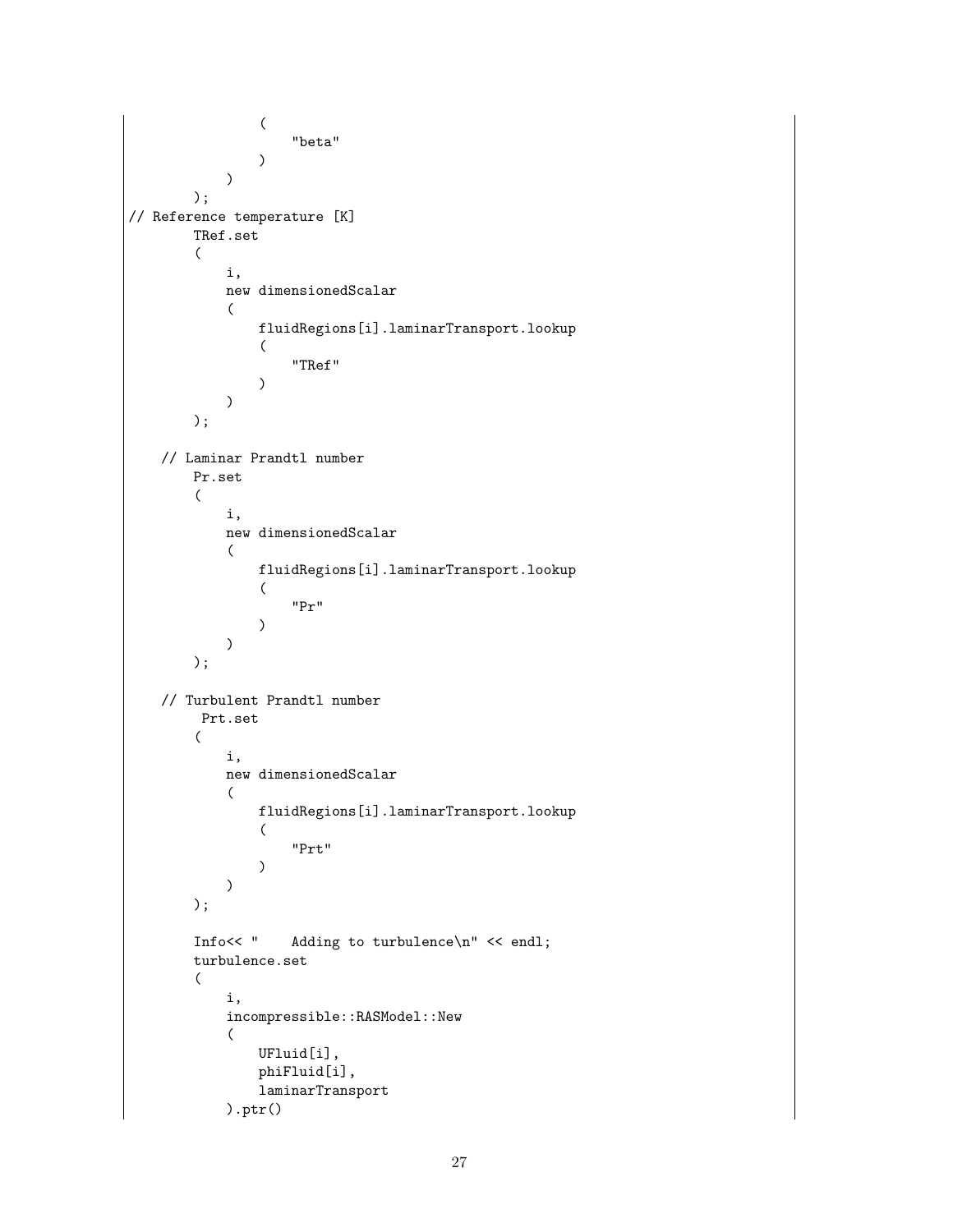```
);
//in original file, not in buoyantSimpleFoam so I left it in.
        Info<< " Adding to gFluid\n" << endl;
        gFluid.set
        (
            i,
            new uniformDimensionedVectorField
            (
                IOobject
                \overline{(\ }"g",
                    runTime.constant(),
                    fluidRegions[i],
                    IOobject::MUST_READ,
                    IOobject::NO_WRITE
                )
            \mathcal{L});
        Info<< " Adding to ghFluid\n" << endl;
        ghFluid.set
        (
            i,
            new volScalarField("gh", gFluid[i] & fluidRegions[i].C())
        );
        Info<< " Adding to ghfFluid\n" << endl;
        ghfFluid.set
        (
            i,
            new surfaceScalarField("ghf", gFluid[i] & fluidRegions[i].Cf())
        );
        pFluid.set
        (
            i,
            new volScalarField
            (
                IOobject
                (
                    "p",
                    runTime.timeName(),
                    fluidRegions[i],
                    IOobject::NO_READ,
                    IOobject::AUTO_WRITE
                ),
                p_rghFluid[i] + rhokFluid[i]*ghFluid[i]
            )
        );
        radiation.set
        (
            i,
```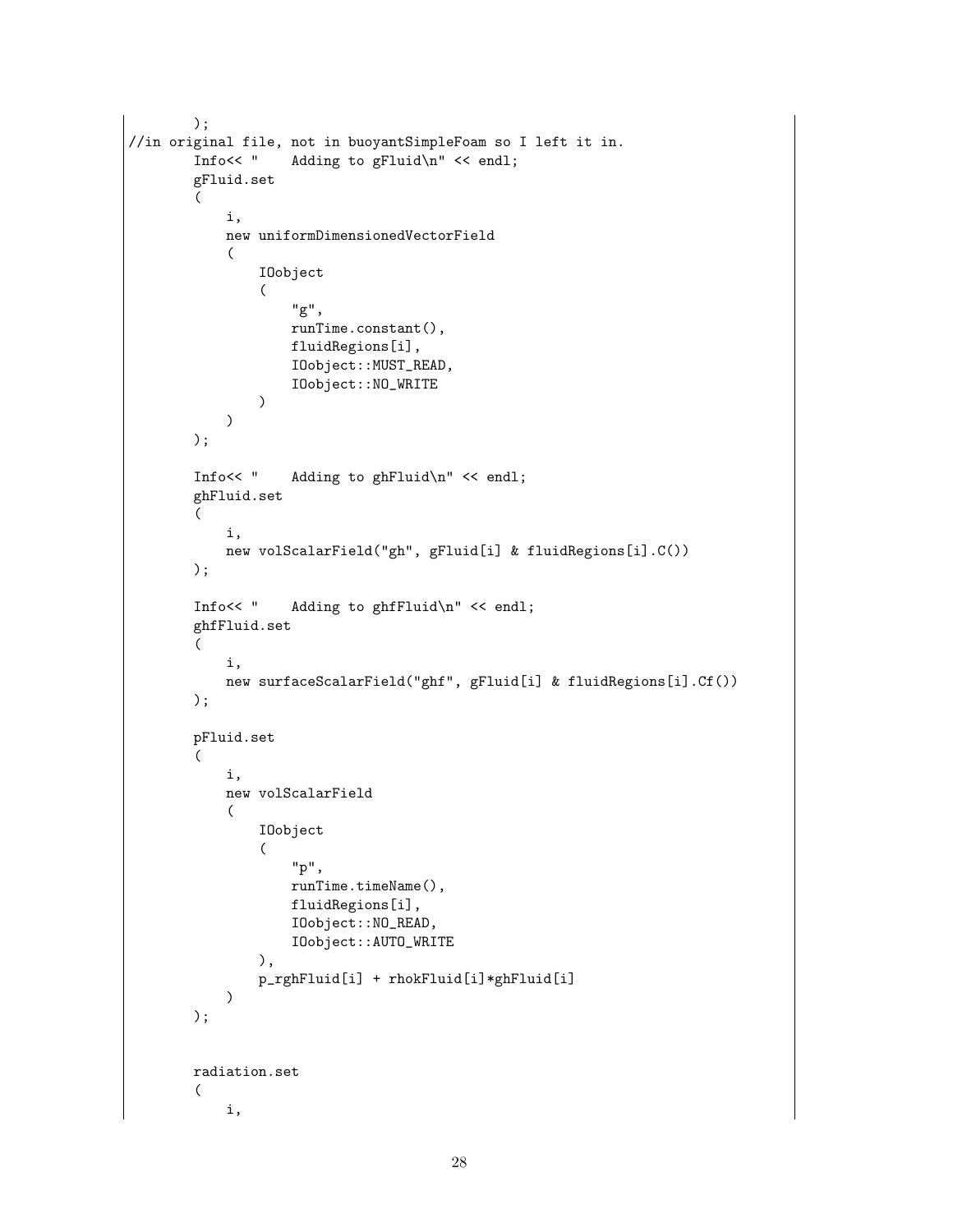```
radiation::radiationModel::New(TFluid[i])
    );
    setRefCell
    (
        pFluid[i],
        p_rghFluid[i],
        fluidRegions[i].solutionDict().subDict("SIMPLE"),
        pRefCellFluid[i],
        pRefValueFluid[i]
    );
     if (p_rghFluid[i].needReference())
        {
            pFluid[i] += dimensionedScalar
            (
                "p",
                pFluid[i].dimensions(),
                pRefValueFluid[i] - getRefCellValue(pFluid[i], pRefCellFluid[i])
            );
        }
}
```

```
const fvMesh& mesh = fluidRegions[i];
   volScalarField& T = TFluid[i];
    volScalarField& kappat = kappatFluid[i];
    volScalarField& rhok = rhokFluid[i];
    volVectorField& U = UFluid[i];
    surfaceScalarField& phi = phiFluid[i];
    incompressible::RASModel& turb = turbulence[i];
    volScalarField& p = pFluid[i];
    radiation::radiationModel& rad = radiation[i];
    const label pRefCell = pRefCellFluid[i];
    const scalar pRefValue = pRefValueFluid[i];
    volScalarField& p_rgh = p_rghFluid[i];
    const volScalarField& gh = ghFluid[i];
    const surfaceScalarField& ghf = ghfFluid[i];
```
Once the fluid part has been adapted, we can change in the main file the existing headers. The thermophysical Model basicRhoThermo is no longer used, the turbulenceModel can be specified as RASModel, and a TransportModel can be added.

In the Make/options the libraries used in the Boussinesq approach should be added. The flow is now incompressible so change the file into:

 $EXE_$ INC = \